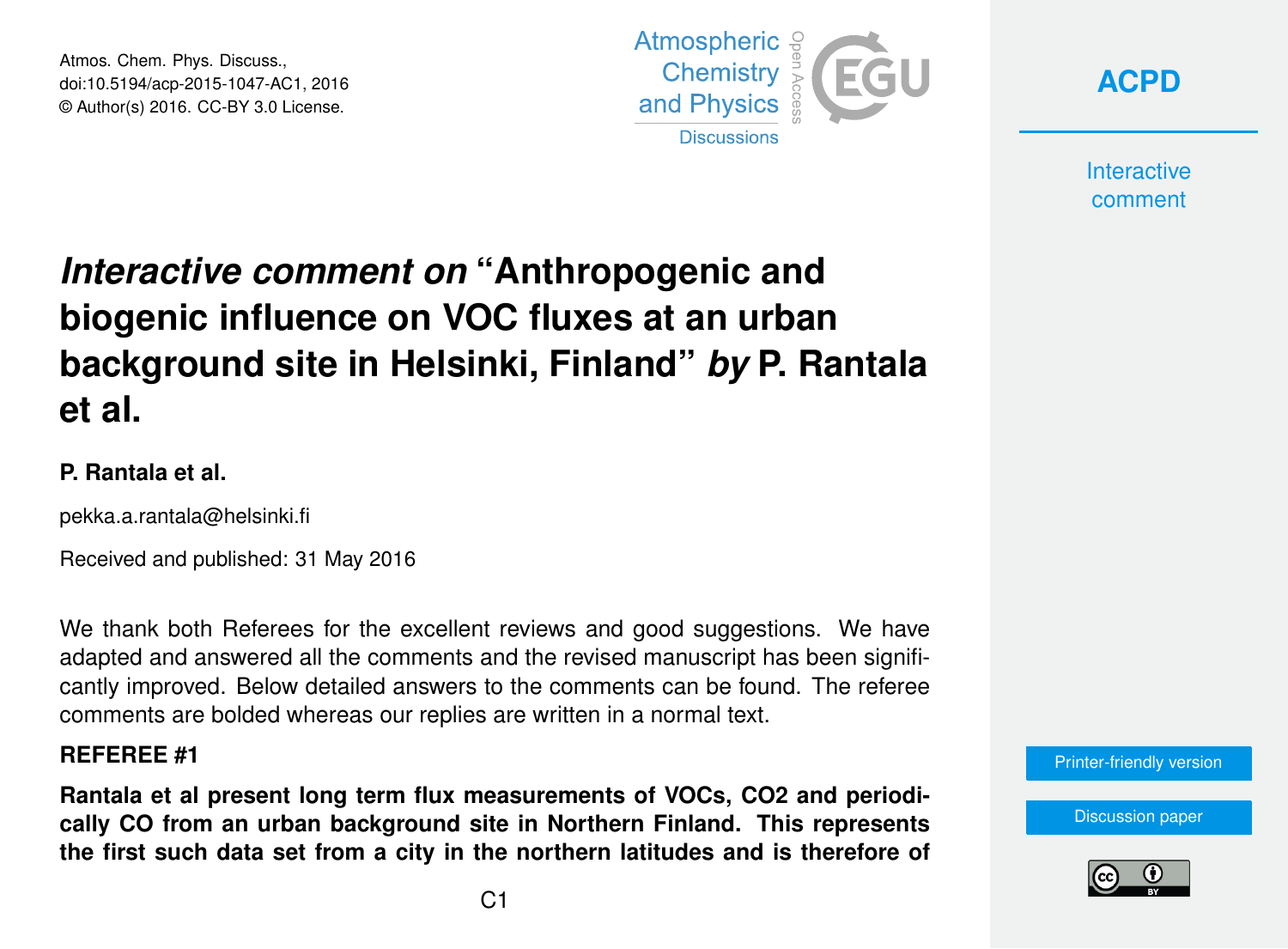**interest as it builds upon our still very sparse collection of urban VOC flux data sets. I am therefore keen to see this work published, but I have some reservations about the methods used and in particular the simplicity of the division of the footprint into road, built and vegetation sectors. The authors must address these points before I can recommend publication. Main Comments: The authors segregate their measured fluxes into three distinct sectors (built, road and vegetation; defined in figure 1) and try to establish differences between the emission rates observed in each. I think this is a worthwhile exercise as it goes beyond what has been published in previous urban VOC flux studies. However, in order to do this properly I would expect a much more detailed analysis of the flux footprint that allows the footprint contributions to be mapped to specific areas surrounding the tower e.g. major roads, buildings and vegetation. I have seen this type of analysis applied to fluxes measured over agricultural land (Neftel et al, 2008) and also urban areas (Helfter et al, 2011) and feel this might offer more meaningful results than your current approach of segregating sectors on the basis of wind direction (based on a study by Vesala et al. (2008)) which appears overly simplistic. For example, on occasions when the wind comes from the south the flux footprint would encompass both the road (i.e. the major highway) and vegetation sectors. Perhaps it is uncommon for the wind to come from the boundaries between sectors, but this is information is not included. How do the authors treat such periods where the footprint is likely to span two sectors? It would be very useful if the authors could supply wind roses for the different measurement periods in a supplementary information section so we can judge for ourselves whether this is an issue or not.**

We agree that calculating proper footprint estimates would allow a much more detailed source analysis. However, the parameterized analytical footprint models (such as Kljun or Kormann and Meixner) commonly used in EC studies do not function well in heterogeneous surroundings and therefore dividing the source area into detailed patches of different land uses is not meaningful. This is particularly true at the Kumpula site where

### **[ACPD](http://www.atmos-chem-phys-discuss.net/)**

**Interactive** comment

[Printer-friendly version](http://www.atmos-chem-phys-discuss.net/acp-2015-1047/acp-2015-1047-AC1-print.pdf)

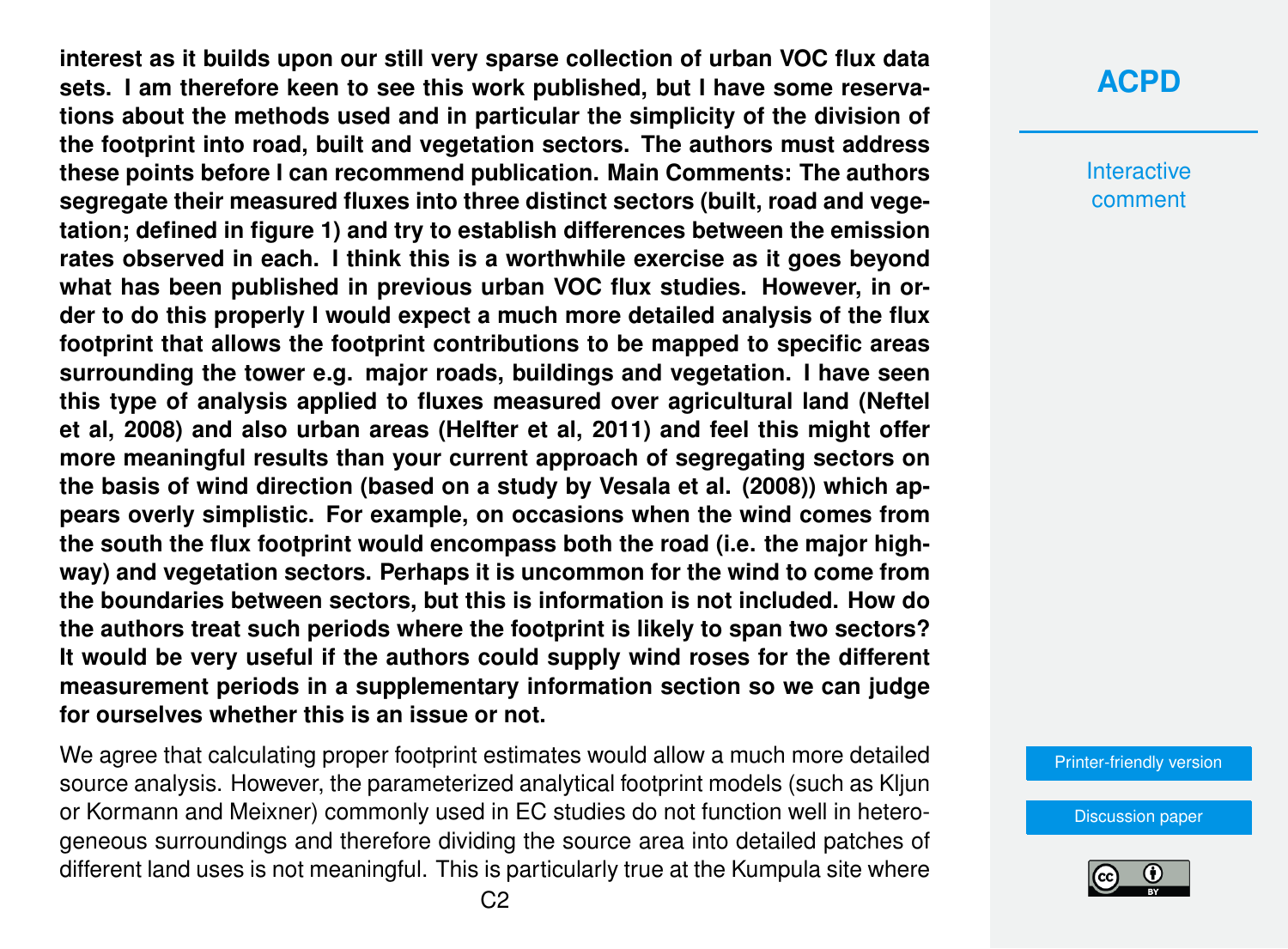calculation of flux footprints using a bit more sophisticated model in neutral conditions has shown somewhat different pattern (Vesala et al. 2008) when compared to the simple elliptic footprints commonly obtained from the analytical models. Unfortunately the problem with this model (and commonly with more complex models) is that only neutral conditions can be calculated. Nevertheless, we added the cumulative 80% footprint to the Fig. 2 calculated using the Korman and Meixner model to give some indication about the source area of the measurements.

We also think that flux footprints can be spanning over two sectors and thus we now filtered the data based on the footprint estimates. A measured flux value was defined to be, for example, from the road sector if maximum 30% of the 80% flux footprint area covered other than the road sector. Thus, periods when wind blew close to a sector border, were rejected from further analysis. The total rejection rate was around 30%. On the other hand, disregarding data decreased also statistical significance, especially in the case of the built sector. Nevertheless, we decided to do the division into different sectors based on the footprint estimated source areas to avoid the problems pointed out by Referee #1. All the Figures and Tables were changed correspondingly and text related to the method was added on P10, L24-28.

We added the median fluxes from different wind directions (20<sup>°</sup> bins) to the supplementary material.

**On page 6, line 27 the authors state "Other quality controlling, such as filtering flux data with flux detection limits or with stationarity criteria was not performed because applying these methods for the noisy DEC data would potentially bring other uncertainty sources". Could you please elaborate on this and define what you mean by "other uncertainty sources"? My interpretation is that you did not want to remove individual fluxes that fell below the limit of detection because your averaged fluxes would then be biased high. I would agree with this, but not filtering the raw data for data below the limit of detection means you subsequently need to convince us that your averaged fluxes are significantly different**

# **[ACPD](http://www.atmos-chem-phys-discuss.net/)**

**Interactive** comment

[Printer-friendly version](http://www.atmos-chem-phys-discuss.net/acp-2015-1047/acp-2015-1047-AC1-print.pdf)

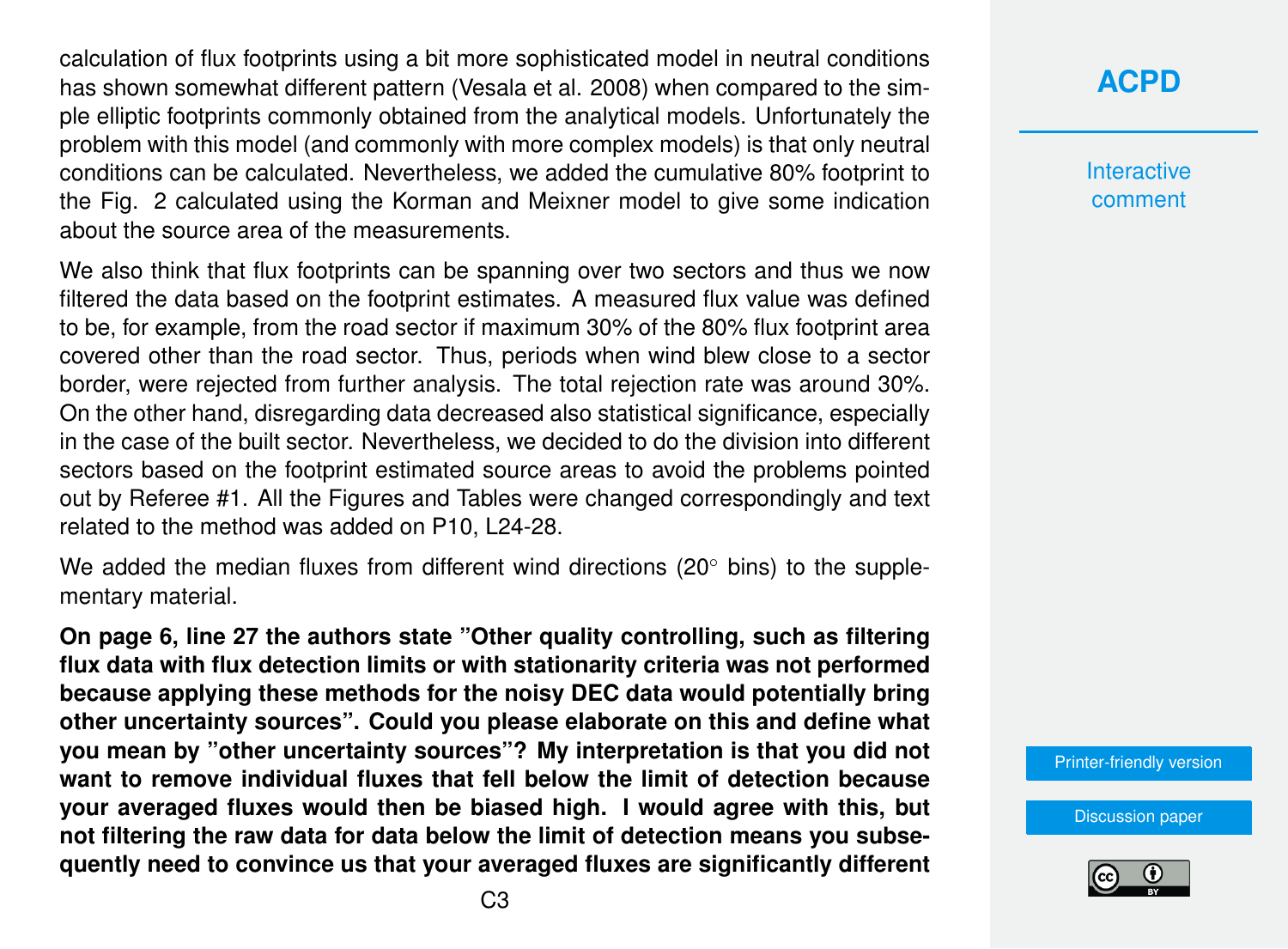**from zero. From page 5, line 20 we already know that the average of the data sets between calibrations are significant, but the same assurance is needed when you average the data for your various analyses e.g. by time of day. For example, in figure 3 (m/z 42), the red and blue traces do not look significantly different from zero to me. I would recommend calculating an averaged limit of detection (which others have done, see Valach et al. 2015) for each of your analyses so we know for sure. This does not necessarily need to be added to the plots in the main manuscript but should certainly be shown in the SI.**

We mean that removing flux values based on, for example, detection limits, can easily bias average values so the interpretation of the Referee #1 is correct. In our opinion, somewhat noisy DEC data should be filtered using only independent data, such as friction velocities. We would not like to do any filtering based on the DEC data itself because we are not sure if this can create systematic error sources. Only exception is that measurement periods with lot of spikes were of course disregarded from further analysis. This was clarified in the revised manuscript.

We agree with the referee that acetonitrile flux does not differ statistically significantly from zero except from the built sector. This is also mention in the original manuscript (page 12, line 7–8; page 14, line 1). Furthermore, we admit that detection limits would be very useful information for the reader, thus we added mean flux detection limits (LoD) to Table 4 (revised manuscript) for each season. Individual LoDs were defined to be 1.96  $\times \sigma_{ccf}$ , where  $\sigma_{ccf}$  is the standard deviation of the cross covariance function tails (see Taipale et al. 2010). The mean  $\overline{\text{LOD}}$  was then calculated using a formula  $\overline{\mathsf{LoD}}=1/N\sum\mathsf{LoD}^2$  as discussed in Valach et al. (2015). Single flux values were of course under detection limits more often but the average fluxes were not.

**The method used to calculate time-lags is clearly critical to determining the flux. A recent publication by Langford et al. (2015) demonstrated that significant bias (both positive and negative) can be introduced to noisy eddy covariance data when methods are used that search for a maximum in a cross-covariance func-** **[ACPD](http://www.atmos-chem-phys-discuss.net/)**

**Interactive** comment

[Printer-friendly version](http://www.atmos-chem-phys-discuss.net/acp-2015-1047/acp-2015-1047-AC1-print.pdf)

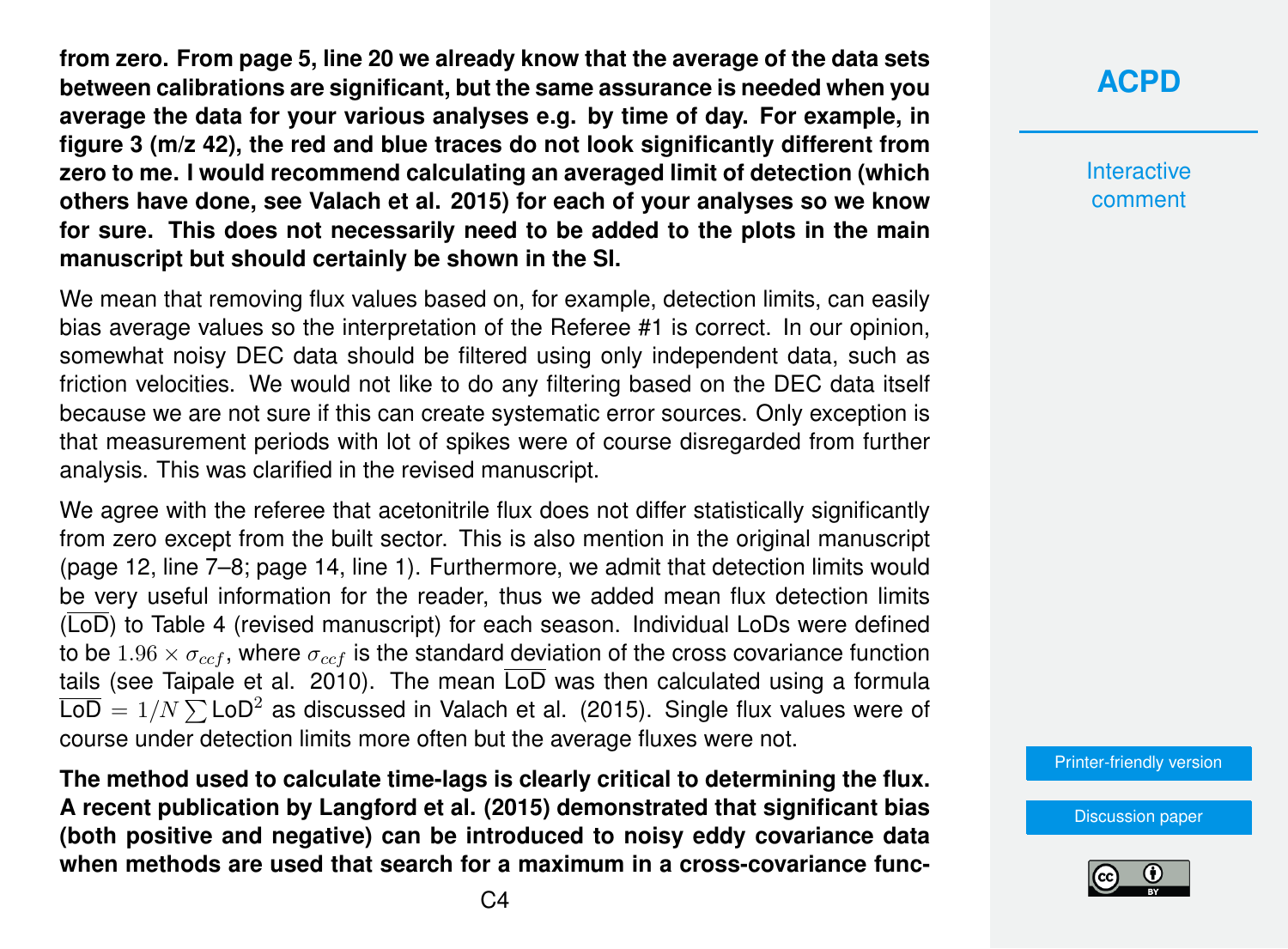**tion. They also suggest that the problem is exacerbated at high measurement points and when sampling through long inlet lines and especially for disjunct data which has poorer statistics and hence a higher random error. Your data set would appear to fit into this higher risk category and therefore I think it is important for you to demonstrate that your data are not affected by this bias. I appreciate that you suggest the potential bias is minimised through the use of a relatively small lag-time window and the use of the smoothed cross-covariance but depending on the signal-to-noise ratio of your data a significant bias could remain. This is important to know since you state in at least two sections that some of your fluxes were very close to the detection limit (Page 10, line 6 and Page 11, line 11). Given the length of your data set, recalculating the fluxes using a prescribed lag time is perhaps unrealistic, but it would certainly be interesting to see how the different time-lag methods compare over a shorter period of a few weeks and to see the flux distributions in the supplementary information. Such an analysis would give us further confidence in the fluxes you present. Related to this, on Page 5, line 18 please could you give more details on the method of smoothing you applied? Was this a running mean? How many data points were used for the average?**

Yes, determining the lag-times properly is one of the most important tasks in flux calculations. In our case, the cross covariance functions were usually quite noisy due to low fluxes and limited amount of data points for each 45-min-period. Thus, single flux values were usually close to a detection limit or below it. As the Referee mentions, this behaviour may lead to a strong bias if the maximum method with a wide time-time window is used for searching the lag-times.

However, we tried to minimize this behaviour by determining first a mean lag-time for each compound, and then seeking the individual lag-times using a short  $\pm 2.5$  s lagtime window and smoothed cross covariance functions. On the other hand, according to Taipale et al. (2010), a constant lag time should be avoided as well because then

## **[ACPD](http://www.atmos-chem-phys-discuss.net/)**

**Interactive** comment

[Printer-friendly version](http://www.atmos-chem-phys-discuss.net/acp-2015-1047/acp-2015-1047-AC1-print.pdf)

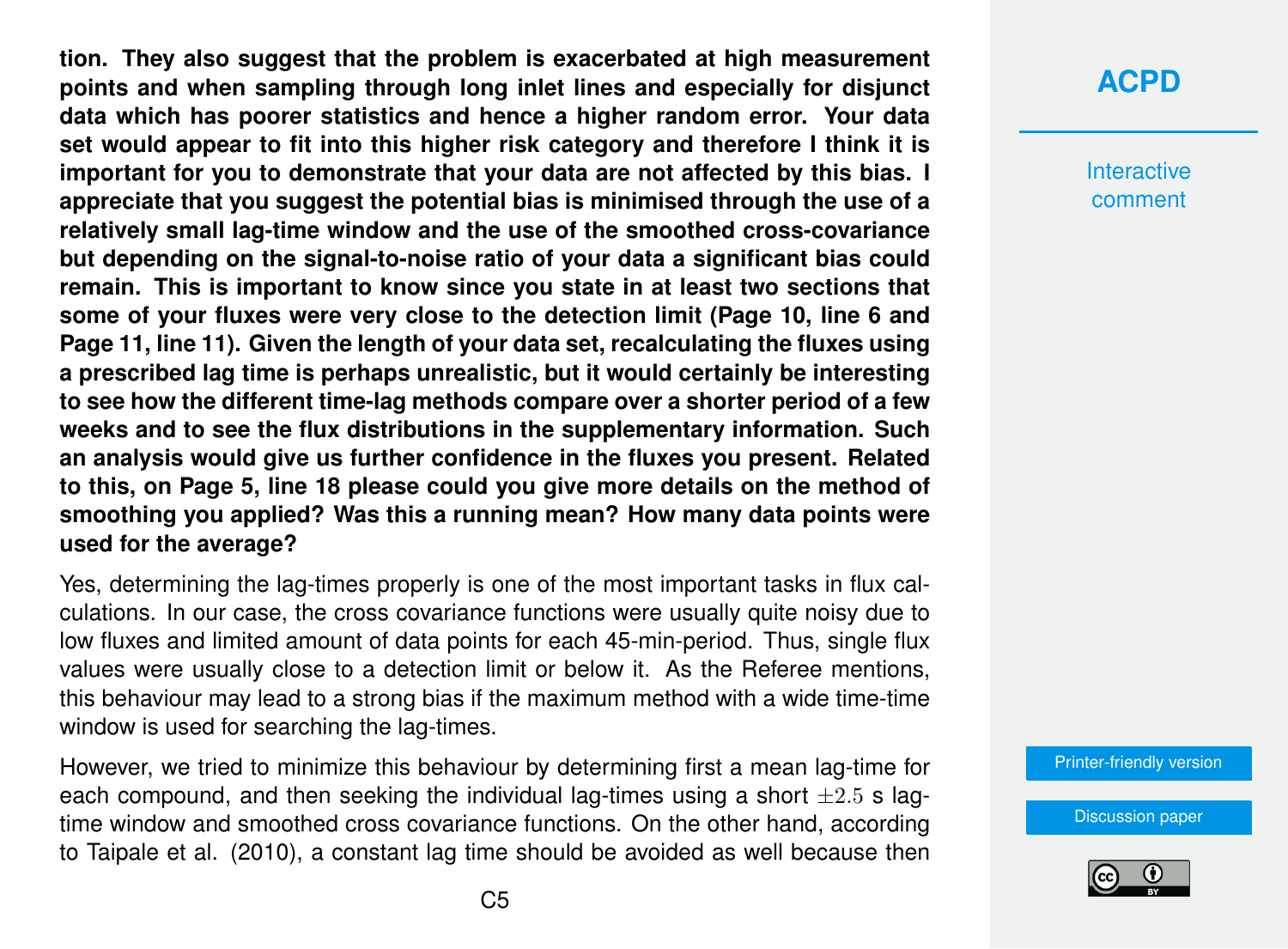fluxes are then easily underestimated. Langford et al. (2015) mentions that the problem can be partly avoided by controlling the flow rate, heating the inlet line and recording wind and concentration data to a same computer. However, our flow rate was not controlled via a mass flow controller and the data was also recorded to two computers. Thus, small variations in lag-times can be expected and using a constant lag-time would probably underestimate the fluxes. On the other hand, we did not want use wider lag-time window because then the mirroring effect would become more visible.

We added to the supplementary material the flux distributions for each compound. The distributions were calculated using a constant (mean) lag-time, and using a lag-time window of  $\pm 2.5$  s around the mean (this study). The period was May 21 – June 4 2013. The distributions were quite equal for many compounds. The average fluxes with a constant lag-time were typically lower (up to 30%) but we think that this is caused by the fact the actual lag-time does not stay totally constant. Of course, random variation affects also the results as only 147 data points were used in the study. After that said, we admit that when dealing with fluxes close to the detection limit, values can be somewhat biased. We added more discussion about the topic to the revised manuscript (Section 2.2.1).

The smoothing applied in the study was based on a running mean with an averaging window of  $\pm$  2.4 s, i.e. 49 data points. We added this information to the text (Section 2.2.1).

**The method section 2.2 seems a little muddled and could do with restructuring and there is some important information missing. You start by introducing the DEC equation, but then immediately follow up with a discussion of high frequency loss corrections. It would make more sense to me for you to follow the equation with an outline of your flux calculation procedure. For example, you should mention at this point what the length of the averaging period was, what the typical value of n was, what the duty cycle length was, what the typical timelag was and how you calculated it etc. Once you have fully outlined how you**

# **[ACPD](http://www.atmos-chem-phys-discuss.net/)**

**Interactive** comment

[Printer-friendly version](http://www.atmos-chem-phys-discuss.net/acp-2015-1047/acp-2015-1047-AC1-print.pdf)

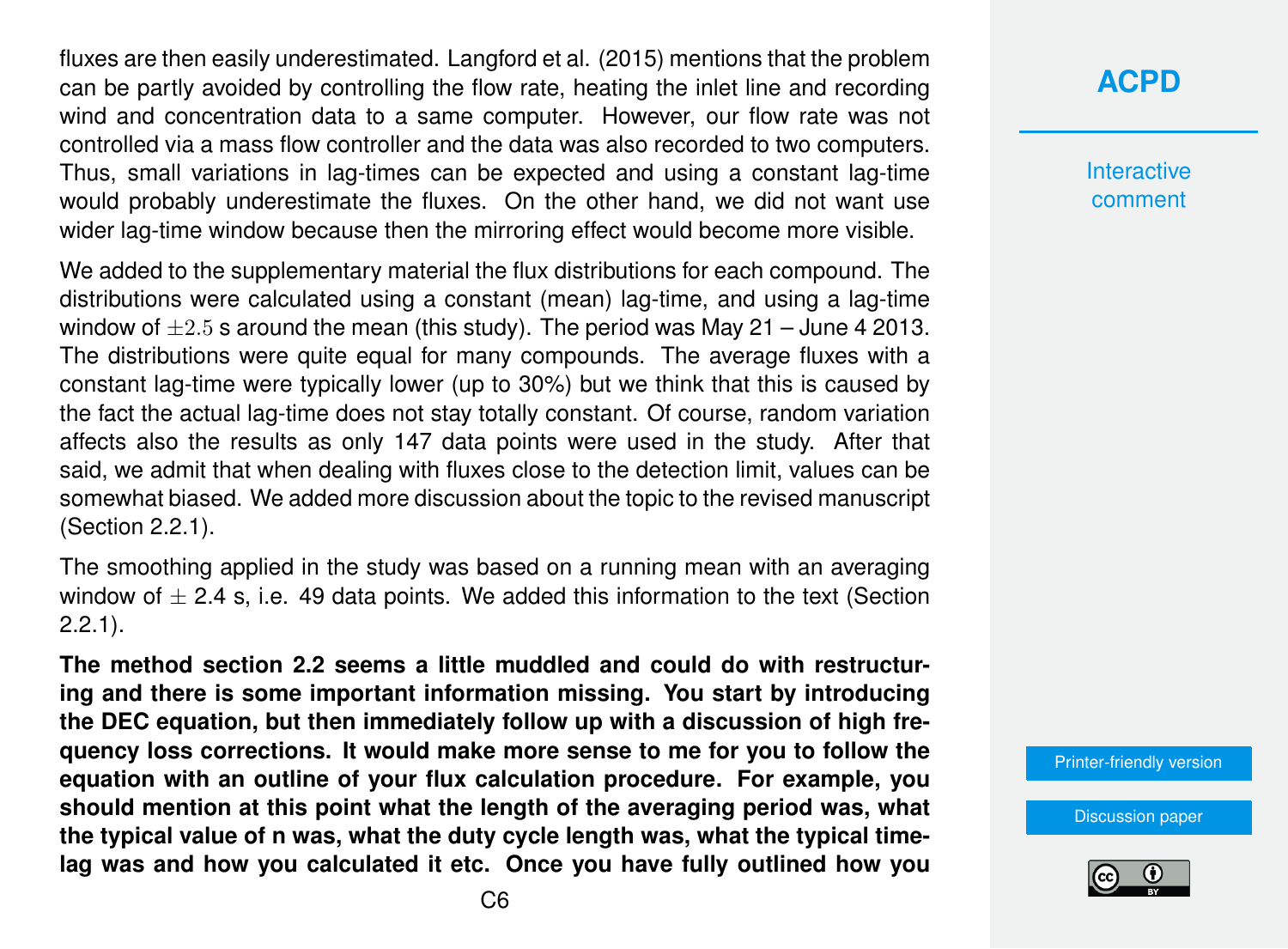**calculated the fluxes you can then start your discussion of the flux corrections and QA/QC procedures you applied. Most of this information is there, it's just a case of restructuring in a more logical order.**

We thank for the suggestion and re-organized Section 2.2.1. First, we present the DEC equation and the measurements with the PTR-MS. However, basic details about the measurements are already discussed in Section 2.1.1. High frequency corrections and potential flux uncertainties are discussed at the end of the section.

**Page 10, line 21. The emission potentials are not shown in figure 10. Figure 10 shows the regression between measured and modelled isoprene/furan fluxes from which the emission potential can be derived. In the text you need to make it more clear how you derived the emission potentials from figure 10, unless you are familiar with this type of analysis it is not obvious. In deriving the emission potentials did you set the intercept to equal zero? This information should be included. I like the fact you have calculated isoprene emission potentials for urban vegetation, but in their current format I don't think they are particularly useful. Strictly speaking the G93 algorithm is used for leaf-level emission potentials on a mass per gram of dry leaf basis. While it can be used to derive area based emission potentials as you have done, the values are not likely to be compatible with the more recent BVOC emission models such as MEGAN that use area based emission factors, in part because these newer algorithms use a different set of standard conditions. In order to maximize the usefulness of these results I would suggest also converting your area based emission potentials to leaf-level potentials (ng g-1 s-1) by first estimating the foliar density for your flux footprint. Estimating the foliar density will of course introduce additional uncertainty and this should be factored in to your presented emission potentials. These values could then be compared to the standard urban isoprene emission potentials used in Guenther et al., (1995) and to those derived for other European cities (Valach et al. 2015).**

**Interactive** comment

[Printer-friendly version](http://www.atmos-chem-phys-discuss.net/acp-2015-1047/acp-2015-1047-AC1-print.pdf)

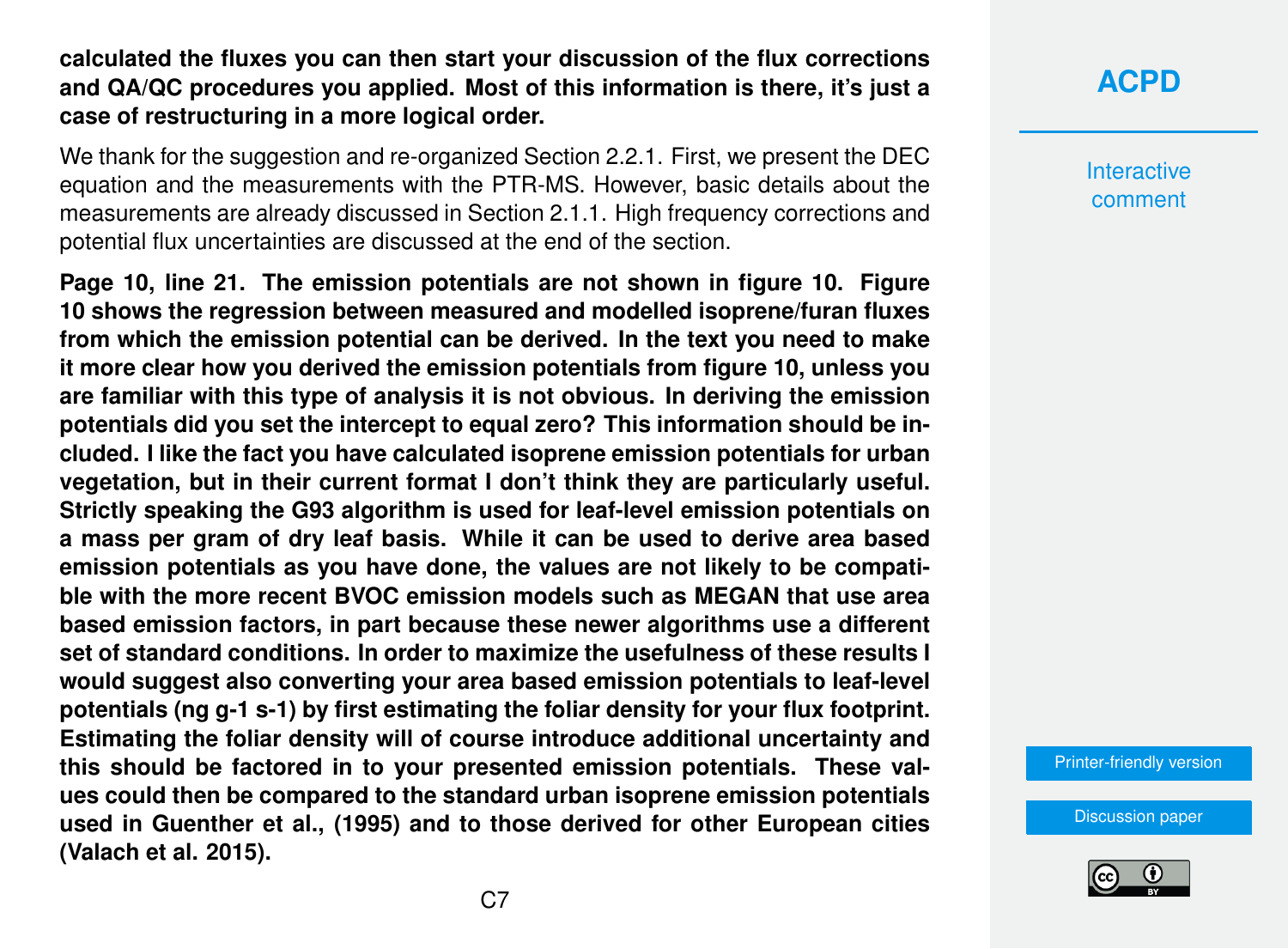The emission potentials were calculated using the G93 algorithm, i.e. the parameter  $E_0$ was fitted to the data. Intercept was defined to be zero. Of course, other than biogenic isoprene emissions contributed also to the flux at m/z 69. However, these emissions were estimated to minor compared with the biogenic ones, thus, no intercept etc. was allowed when the emission potentials were determined. We clarified this in the text (Section 3.2.2).

We agree that the emission potentials are not very useful from the modelling point of view as the vegetation coverage is heterogeneous. However, our purpose was to show that the flux at m/z 69 consists mostly of biogenic isoprene as the results agree well with the G93 algorithm. In addition, we wanted to point out that the (normalized) isoprene emissions are quite uniform from all wind directions. Indeed, the results would be more useful is they were scaled to leaf-level. In this approach, they could be also compared with other urban studies. Unfortunately, we think that estimating the dry leaf masses would be very inaccurate because tree species diversity around the site is large, partly due to the University botanical garden. Therefore, we would avoid to do such analysis. We also think that more complicated MEGAN algorithm would bring no benefit for our purposes.

As a conclusion, we left Fig. 12 in the revised manuscript but removed the wind direction separation as Referee #2 suggested. The zero lines were also added. However, we removed the Table 5 and also discussed in the text that the emission potentials cannot be compared with the other studies due to the problems pointed out by the Referee #1 (Section 3.2.2).

#### **Minor Corrections**

**In the main text you discuss the fluxes and concentrations using the specific names of the compounds measured, whereas you refer to the measured m/z ratio in your figures. As you have spent time in Section 2.2.2 identifying the m/z ratios I would suggest harmonising the figures with the text and using the**

# **[ACPD](http://www.atmos-chem-phys-discuss.net/)**

**Interactive** comment

[Printer-friendly version](http://www.atmos-chem-phys-discuss.net/acp-2015-1047/acp-2015-1047-AC1-print.pdf)

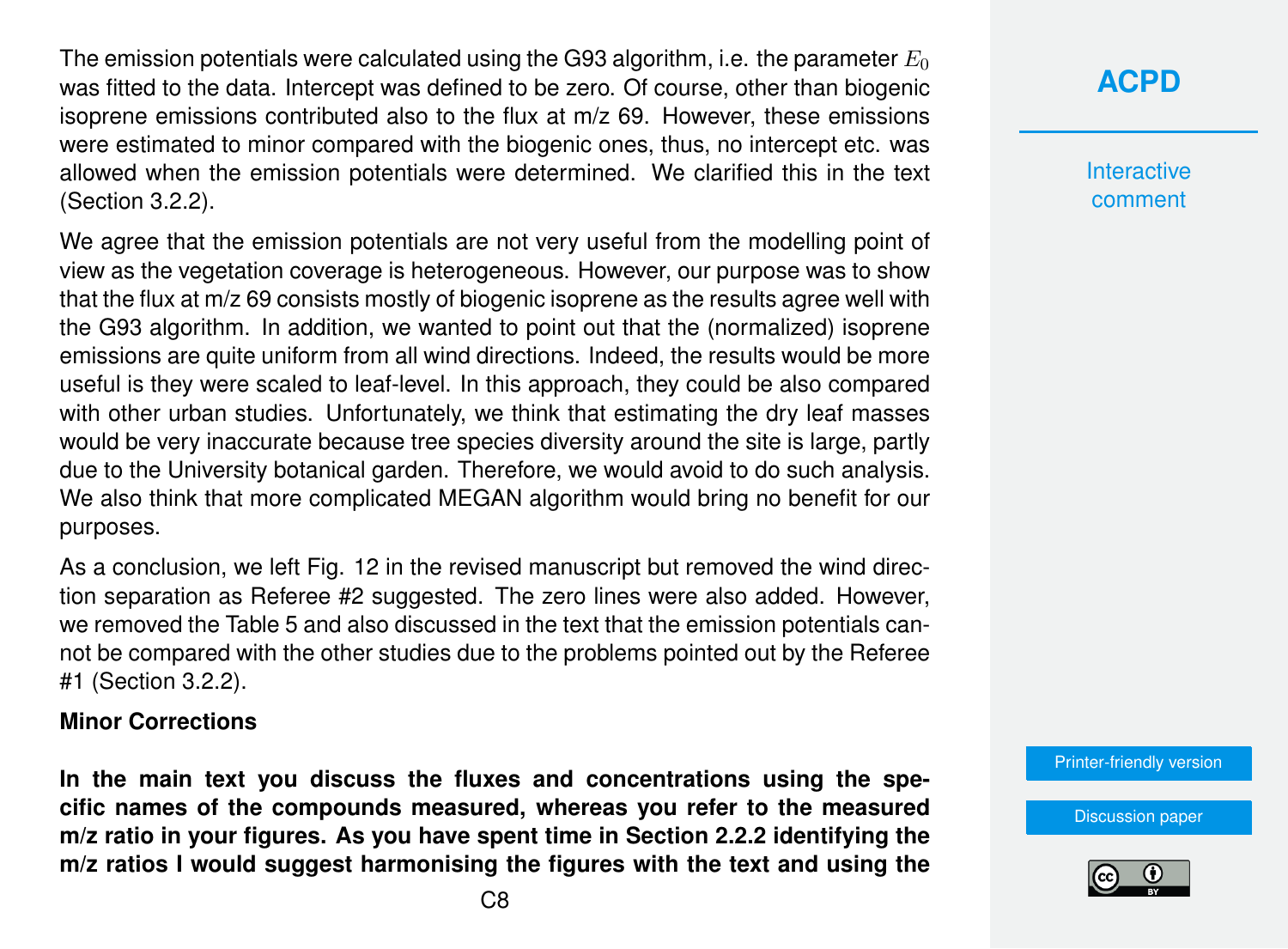#### **compound(s) names.**

We agree with this. In the revised manuscript, compound names are used in all figures instead of mass-to-charge ratios. We used the actual names also in Tables 3–4 in the revised manuscript. However, naming in Table A1 was not changed because otherwise the table would have become too large.

**Please can you clarify why you separate your data into Jun-Aug and Sep-May? While this isolates the warmest summer months, autumn, spring and winter are all wrapped together. With such an extensive set of measurements could you not have looked at the variation of VOC and CO2 fluxes at a much finer temporal resolution (e.g. monthly... or at least by season) and compared with monthly variations in traffic and temperature? This would be very interesting as none of the previous urban VOC flux work published have shown monthly variations across a full year.**

The separation was done because we wanted to see if the warmest season differs from other months. Traffic rates were also lowest during summer while they stayed otherwise quite constant. We agree the conditions vary a lot between September and May, thus the separation was not perfect from that point of view. We decided to present the seasonal cycles in the revised manuscript because the flux data coverage was not good enough to present data in monthly basis. The results and discussion was changed accordingly. See also response for the Referee #2.

**Page 2, line 4: suggest you change to "...have generally major effects on the chemistry of the atmosphere"**

Changed.

**Page 2, line 9: change to: "...conducted in the UK where winters are relatively mild."**

Changed.

# **[ACPD](http://www.atmos-chem-phys-discuss.net/)**

**Interactive** comment

[Printer-friendly version](http://www.atmos-chem-phys-discuss.net/acp-2015-1047/acp-2015-1047-AC1-print.pdf)

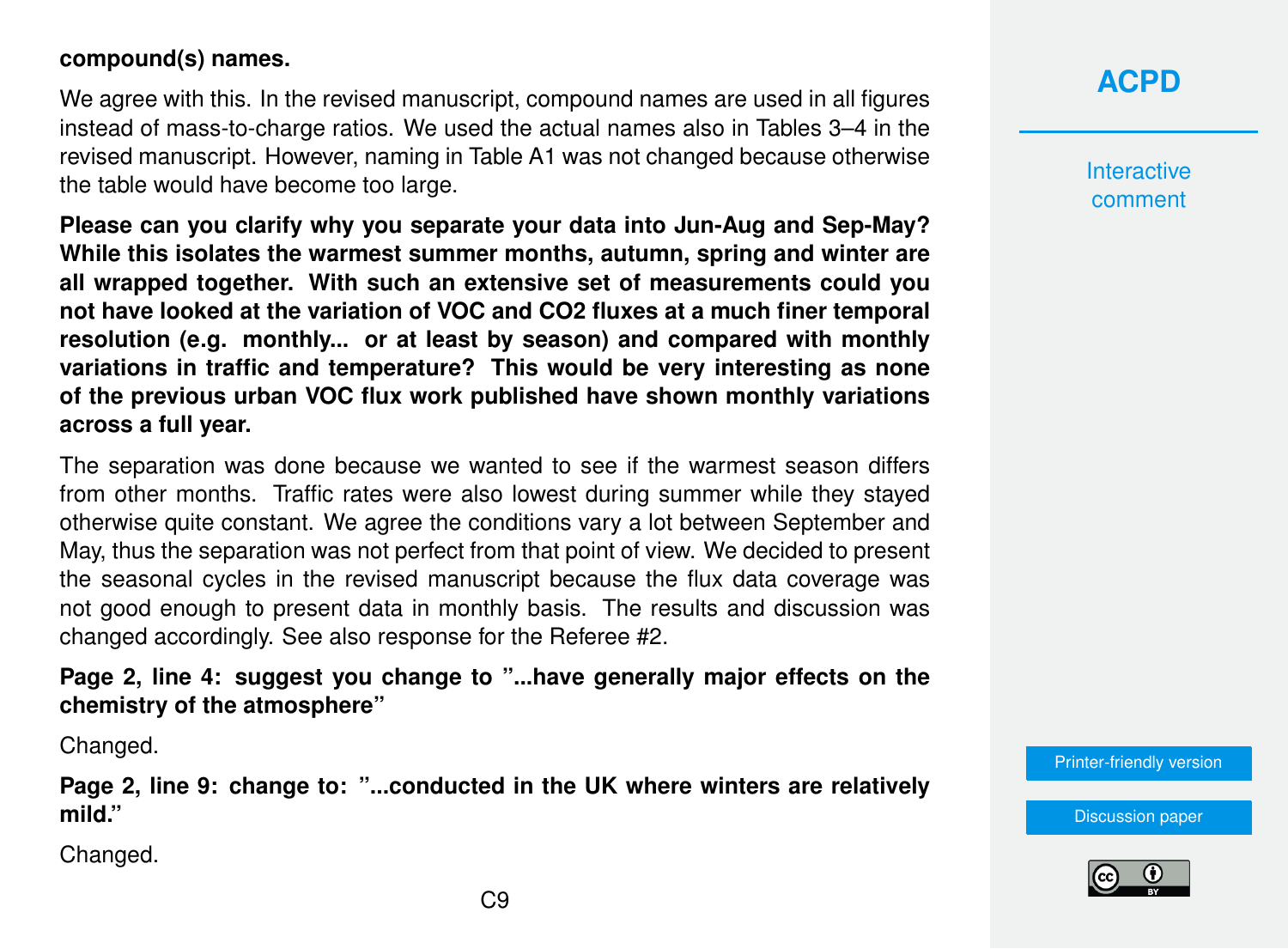### **Page 2, line 13: please add the reference to which you are referring to.**

We added the reference (Langford et al., 2010). In addition to that, Harrison et al. (2012) studied also relationships between CO and VOCs, thus, that reference was also included to the introduction.

#### **Page 2, line 21. The climate zone descriptions given in Stewart and Oke are very brief so I would suggest adding a line to describe the characteristics of climate zone 6 so the reader doesn't have to look it up.**

The site is classified as local climate zone, which corresponds to "open low-rise" (see Stewart and Oke, 2012) with detached buildings and scattered trees and abundant vegetation. We described the climate zone better in the revised manuscript (Section 2.1).

### **Page 3, line 2, change "blew" to "was"**

Fixed.

#### **Page 3, line 8, please change to "For the rest of the time..."**

Changed.

#### **Page 3 line 14. Please add somewhere to this paragraph the Reynold's number for the two flow regimes used**

We added the Reynolds numbers to the paragraph.

#### **Page 3, line 22. Please add the** ± **uncertainty of the Apel-Reimer gas standard used for calibration**

The uncertainty of the standard gas  $(\pm 5\%)$  was added to the text.

**Page 5, line 22. Please can you define what you mean by "...its flux values were defined to be insignificant". Does this mean the data were set to zero or rejected? If it was the latter did you use gap-filling?**

**[ACPD](http://www.atmos-chem-phys-discuss.net/)**

**Interactive** comment

[Printer-friendly version](http://www.atmos-chem-phys-discuss.net/acp-2015-1047/acp-2015-1047-AC1-print.pdf)

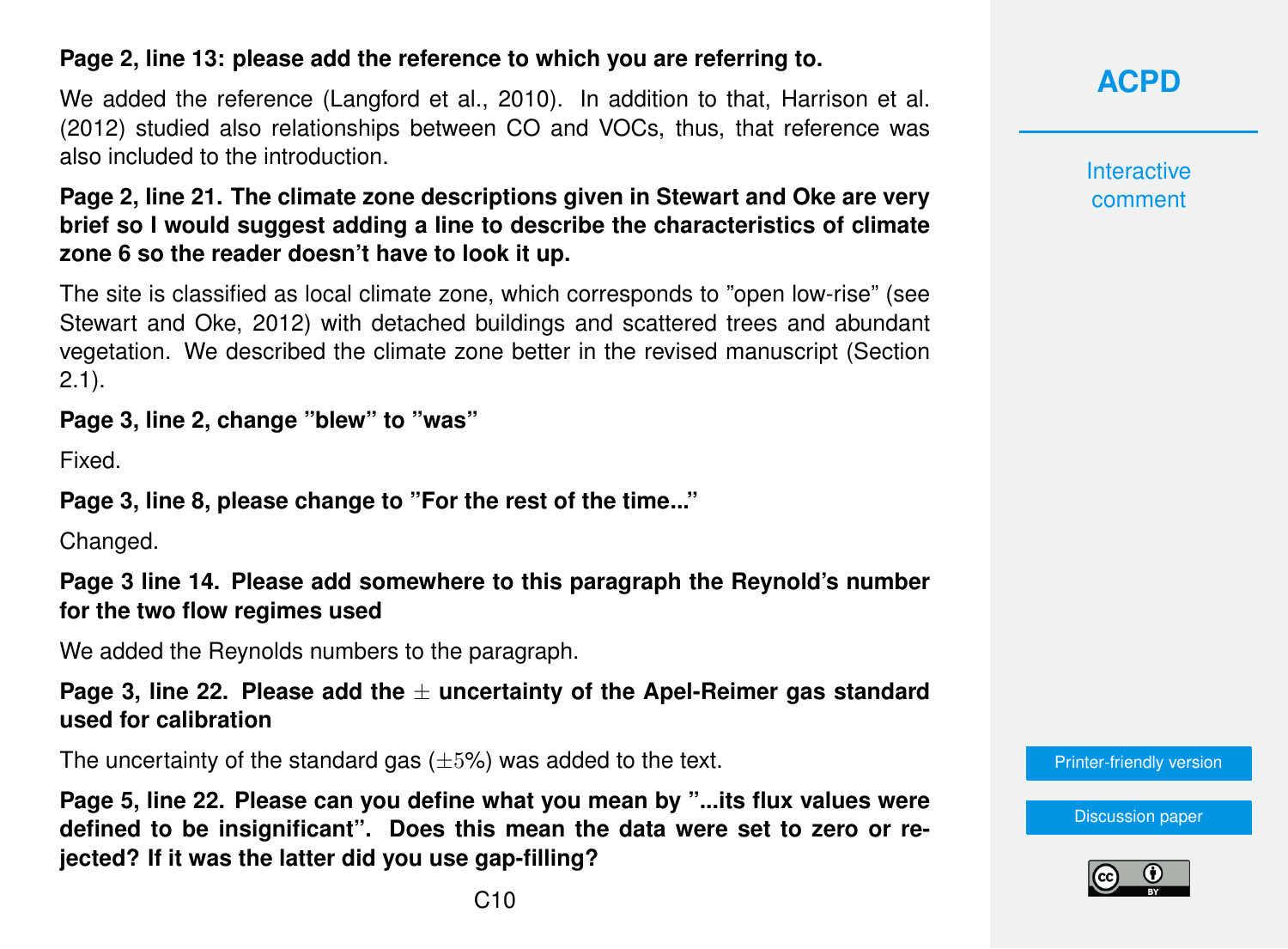We tried to say that those mass-to-charge ratios with no significant peak values at all were rejected from the further study. This concerns mass-to-charge ratios 31, 89 and 103. We clarified this in the text.

Generally, no gap-filling was used because the procedure would be very complicated above the heterogeneous terrain with multiple sources.

#### **Page 6, line 17. Can you infer the low frequency flux losses from the co-spectral analysis applied to your CO2 fluxes?**

The corrections were  $<$  3% and we mentioned this in the text.

#### **Page 9, line 23. The measured CO/CO2 flux ratios could be further compared to those measured above London by Harrison et al. (2012).**

We thank for the reference. Harrison et al. (2012) found a CO/CO2-ratio of 0.32–0.55% whereas in our study the ratio was 0.34%. We added this comparison to the text.

**Page 13, line 9. The monoterpene fluxes in figure 3 don't look any more or less scattered then any of your other diurnal cycles. Please rephrase this sentence to better reflect the data shown or remove.**

We agree with this statement and removed the sentence from the text.

#### **Page 13, line 20. I think it's worth adding a line here to make it clear that you are using the intercept as a measure of the non-traffic related emissions.**

We clarified the section to point out that the intercept was used as a measure of the non-traffic related emissions.

**Page 13, line 26. Again, please be clear about how you arrived at this estimate.**

We admit that the procedure was not well described. The estimate was rough and was based on the intercepts of the linear fits between the OVOC fluxes and the traffic rates. The intercepts were compared with the measured average fluxes. Considering **[ACPD](http://www.atmos-chem-phys-discuss.net/)**

**Interactive** comment

[Printer-friendly version](http://www.atmos-chem-phys-discuss.net/acp-2015-1047/acp-2015-1047-AC1-print.pdf)

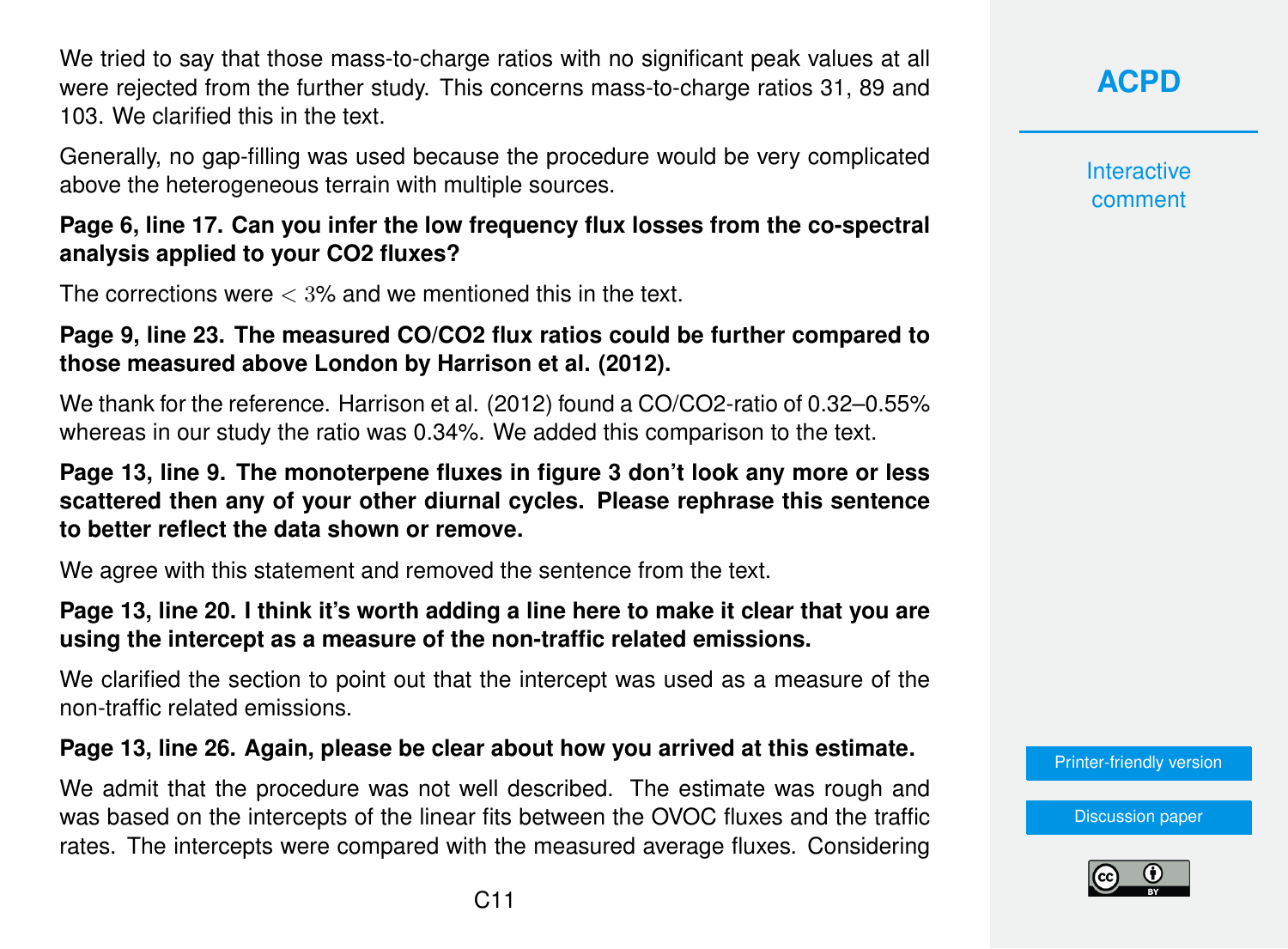relatively high uncertainty estimates, we concluded that the emissions from traffic and other anthropogenic sources were around the same.

However, we improved the source identification as was asked by Referee #2, and the procedure is currently better explained in the revised manuscript. We also tried to give more accurate value with uncertainty estimates. We concluded that the traffic can explain  $65 \pm 25$ % of the measured OVOC flux at the site (Table 6).

**Page 13, line 34. Please change to "Nevertheless, the contribution from nonbiogenic isoprene+furan emissions...."**

Changed.

**Page 14, line 29. I would presume the ambient temperature also has a large effect on VOC emission rates? Was the ambient temperature higher in Mexico compared to London and might this have resulted in larger evaporative emissions? If so, I wonder if temperature can be incorporated into figure 11 in some way or mentioned in your discussion.**

We agree with this statement. The average temperature was around 13<sup>°</sup>C (12.2<sup>°</sup>C at the 95 m tall tower) in London during the campaign whereas in Mexico city, the ambient temperature was somewhat higher, variating diurnally between 10 and 25°C (Fast et al., 2007). For example evaporative solvent emissions might increase as a function of the ambient temperature. We added discussion about the topic to the text (Section 3.3).

**Page 29: Figure 1, please add the zero line for temperature.**

The zero line was added for temperature.

**Page 31: Figure 3 please add the y axis zero line to each plot**

The zero lines were added to each plot.

**Page 33: Figure 5. I would recommend changing the blue circles to open circles.**

**Interactive** comment

[Printer-friendly version](http://www.atmos-chem-phys-discuss.net/acp-2015-1047/acp-2015-1047-AC1-print.pdf)

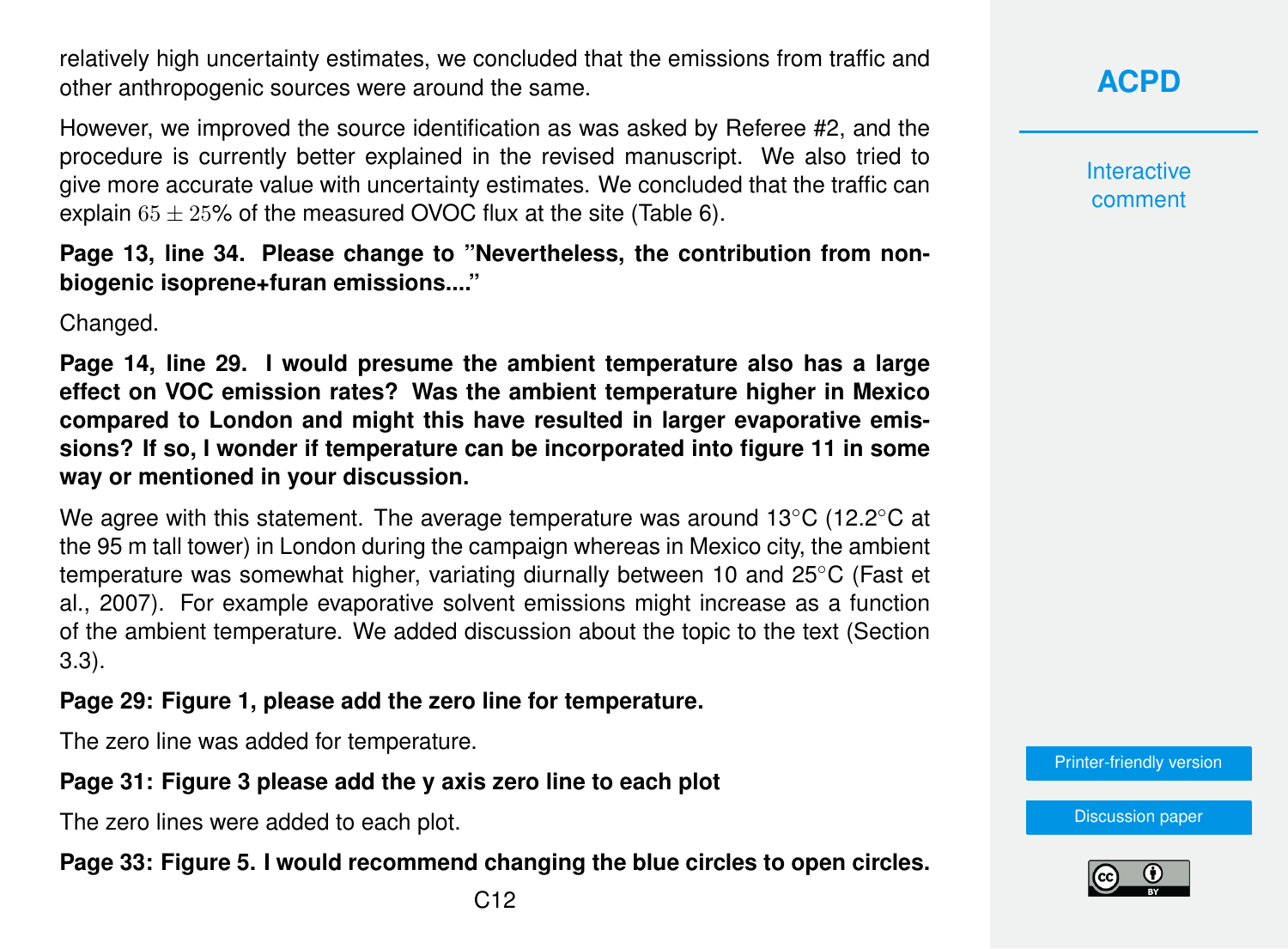#### **I would also expect to see error bars and a zero line shown on the y axis.**

The blue circles were changed to open circles as suggested. Error bars and a zero line were also added. See also the response for Referee #1.

**Page 34: Figure 6. I was interested to see that the CO fluxes are zero at night time but the CO2 flux is still showing emission. Can you provide some comment on this? Secondly, could you also provide some further comment as to why the two peaks in CO flux do not correspond temporally with the peaks in CO2 and traffic counts? It would be interesting to see how the ratio of the two change throughout the day. In addition please add the zero lines to the CO and CO2 plots.**

The non-negative nocturnal  $CO<sub>2</sub>$  fluxes origin mainly from the soil and vegetation respiration from the vegetation near the station (see Järvi et al., 2012). We mentioned this in the revised manuscript.

CO-flux is also peaking during the rush hours (see upper quartiles in Fig. 6, original manuscript) but interestingly the highest median fluxes were observed couple of hours later. As the amount of CO-flux data was quite limited, this is might be also coincidence. Some CO emissions could originate also from a residential building area behind the road. We studied the  $CO/CO<sub>2</sub>$  relations more in the revised manuscript (Section 3.2).

The zero lines were added to the CO and  $CO<sub>2</sub>$  plots.

**Page 35: Figure 7. Please add the zero lines.**

**Page 36: Figure 8. Please add the zero lines.**

**Page 38: Figure 10. Please add the zero lines.**

The zero lines were added to Figs. 7, 8 and 10 (Figs. 10–12 in the revised manuscript). References:

**[ACPD](http://www.atmos-chem-phys-discuss.net/)**

**Interactive** comment

[Printer-friendly version](http://www.atmos-chem-phys-discuss.net/acp-2015-1047/acp-2015-1047-AC1-print.pdf)

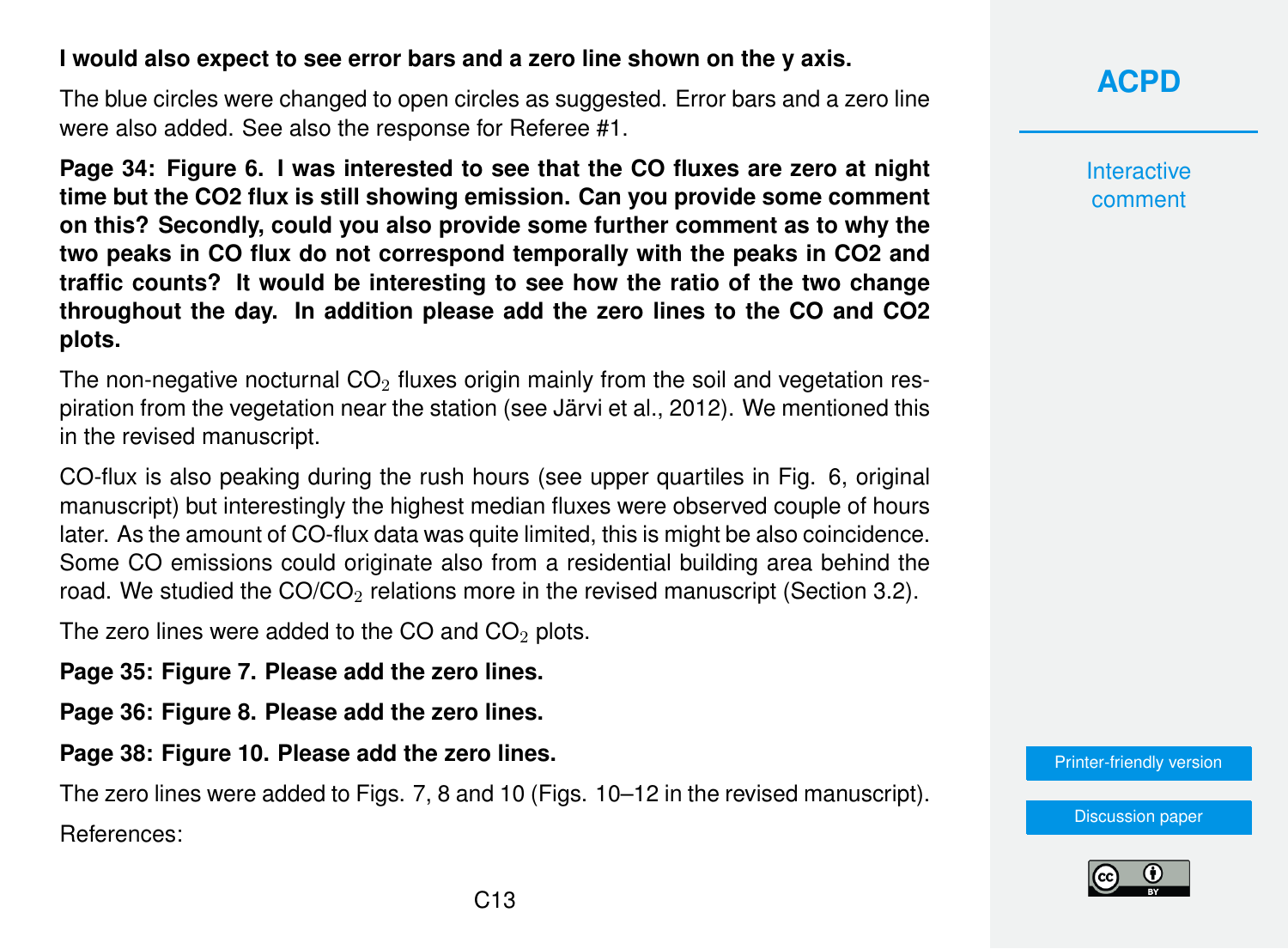Fast, J. D., de Foy, B., Acevedo Rosas, F., Caetano, E., Carmichael, G., Emmons, L., McKenna, D., Mena, M., Skamarock, W., Tie, X., Coulter, R. L., Barnard, J. C., Wiedinmyer, C., and Madronich, S.: A meteorological overview of the MILAGRO field campaigns, Atmospheric Chemistry and Physics, 7, 2007.

**Guenther, A., Hewitt, C. N., Erickson, D., Fall, R., Geron, C., Graedel, T., Harley, P., Klinger, L., Lerdau, M., McKay, W. A., Pierce, T., Scholes, B., Steinbrecher, R., Tallamra, R., Taylor, J., and Zimmerman, P.: A global model of natural volatile organic compound emissions, J. Geophys. Res., 100, 8873–8892, doi:10.1029/94JD02950, 1995.**

**Harrison, R. M., Dall'Osto, M., Beddows, D. C. S., Thorpe, A. J., Bloss, W. J., Allan, J. D., Coe, H., Dorsey, J. R., Gallagher, M., Martin, C., Whitehead, J., Williams, P.I., Jones, R. L., Langridge, J. M., Benton, A. K., Ball, S. M., Langford, B., Hewitt, C. N., Davison, B., Martin, D., Petersson, K. F., Henshaw, S. J., White, I. R., Shallcross, D. E., Barlow, J. F., Dunbar, T., Davies, F., Nemitz, E., Phillips, G. J., Helfter, C., Di Marco, C. F., and Smith, S.: Atmospheric chemistry and physics in the atmosphere of a developed megacity (London): an overview of the REPARTEE experiment and its conclusions, Atmos. Chem. Phys., 12, 3065- 3114, doi:10.5194/acp-12-3065-2012, 2012.**

**Helfter, C., Famulari, D., Phillips, G. J., Barlow, J. F., Wood, C. R., Grimmond, C. S.B., and Nemitz, E.: Controls of carbon dioxide concentrations and fluxes above central London, Atmos. Chem. Phys., 11, 1913–1928, doi: 10.5194/acp-11- 1913-2011, 2011**

Langford, B., Nemitz, E., House, E., Phillips, G. J., Famulari, D., Davison, B., Hopkins, J. R., Lewis, A. C., and Hewitt, C. N.: Fluxes and concentrations of volatile organic compounds above central London, UK, Atmospheric Chemistry and Physics, 10, 627– 645, 2010.

**Langford, B., Acton, W., Ammann, C., Valach, A., and Nemitz, E.: Eddy-**

### **[ACPD](http://www.atmos-chem-phys-discuss.net/)**

**Interactive** comment

[Printer-friendly version](http://www.atmos-chem-phys-discuss.net/acp-2015-1047/acp-2015-1047-AC1-print.pdf)

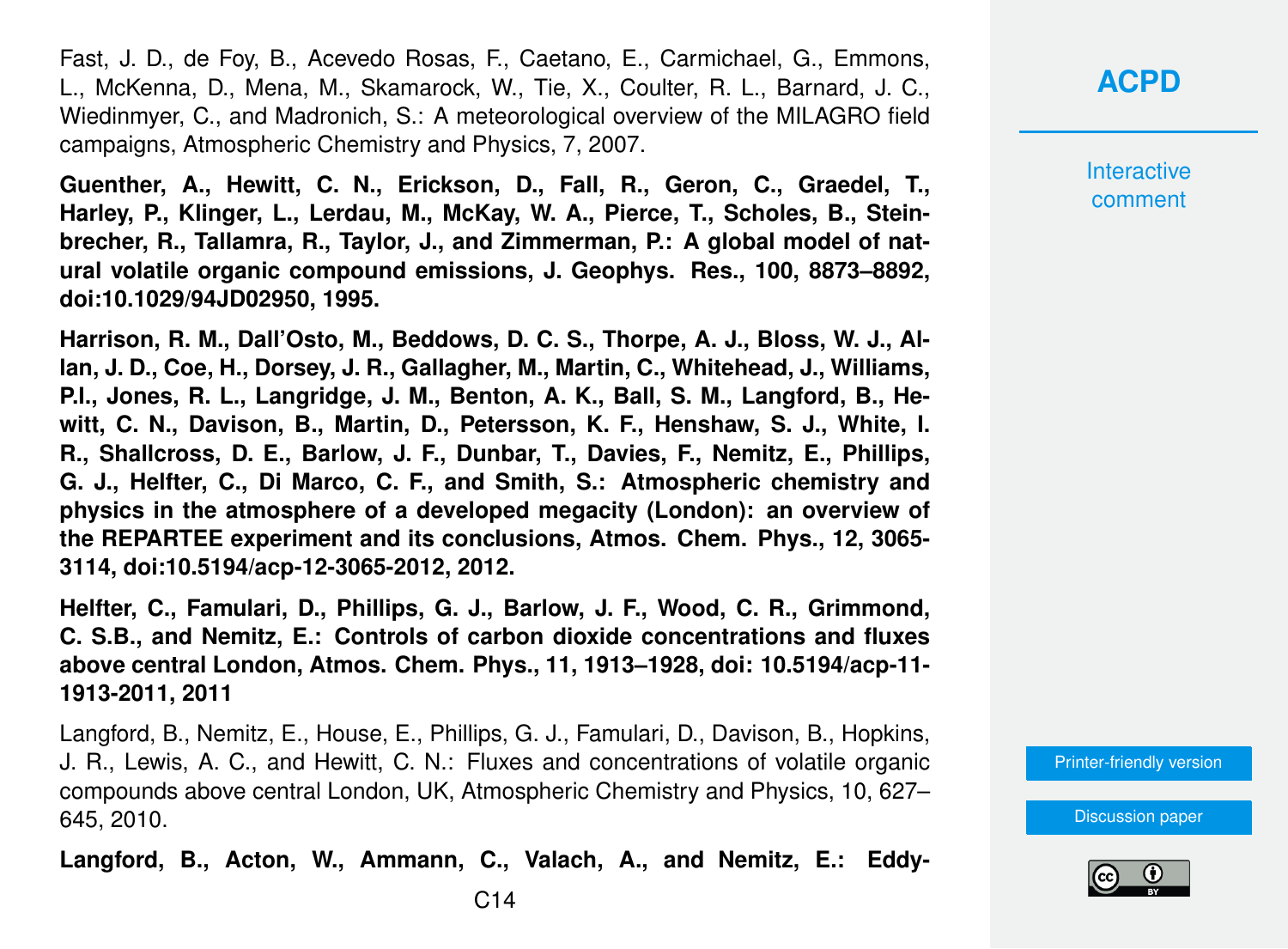**covariance data with low signal-to-noise ratio: time-lag determination, uncertainties and limit of detection, Atmos. Meas. Tech., 8, 4197-4213, doi:10.5194/amt-8- 4197-2015, 2015.**

Kormann, R., & Meixner, F. X.: An analytical footprint model for non-neutral stratification, Boundary-Layer Meteorology, 99(2), 207-224, 2001.

**Neftel, A., Spirig, C., and Ammann, C.: Application and test of a simple tool for operational footprint evaluations, Environ. Pollut., 152, 644–652, 2008.**

**Stewart, I. D. and Oke, T. R.: Local climate zones for urban temperature studies, Bulletin of the American Meteorological Society, 93, 1879-1900, 2012.**

Taipale, R., Ruuskanen, T. M., and Rinne, J.: Lag time determination in DEC measurements with PTR-MS, Atmospheric Measurement Techniques, 3, 853–862, 2010.

**Valach, A. C., Langford, B., Nemitz, E., MacKenzie, A. R., and Hewitt, C. N.: Seasonal and diurnal trends in concentrations and fluxes of volatile organic compounds in central London, Atmos. Chem. Phys., 15, 7777-7796, doi:10.5194/acp-15-7777-2015, 2015.**

**Vesala, T., Jarvi, L., Launiainen, S., Sogachev, A., Rannik, U., Mammarella, I., Siivola, E., Keronen, P., Rinne, J., Riikonen, A., and Nikinmaa, E.: Surfaceatmosphere interactions over complex urban terrain in Helsinki, Finland, Tellus B, 60, 188–199, 2008.**

**[ACPD](http://www.atmos-chem-phys-discuss.net/)**

Interactive comment

[Printer-friendly version](http://www.atmos-chem-phys-discuss.net/acp-2015-1047/acp-2015-1047-AC1-print.pdf)

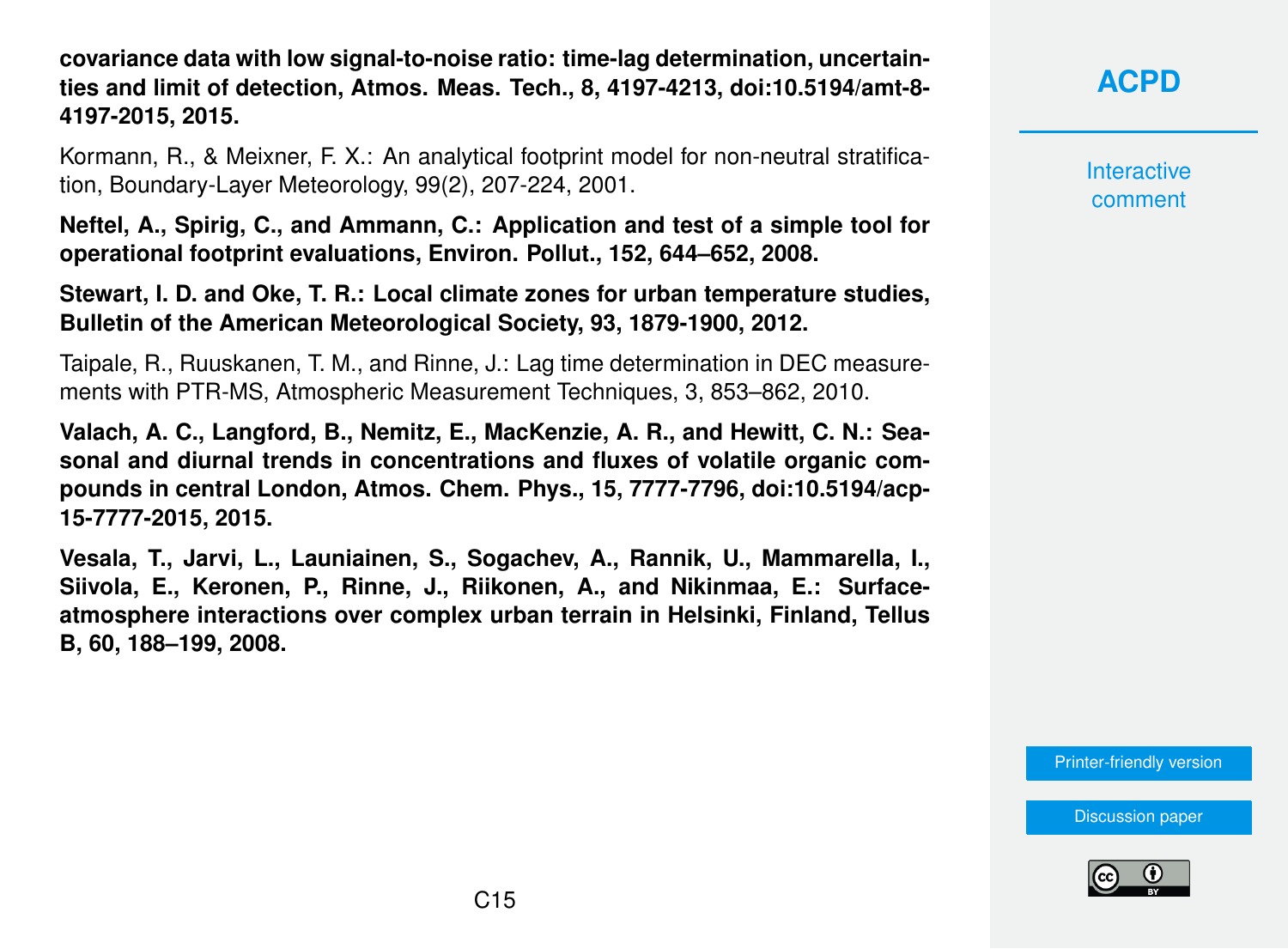#### **REFEREE #2**

**General Comments: This paper describes >1.5 year long-term flux measurements of VOC, CO and CO2 in the urban environment of Helsinki, Finland. As was shown in the paper and also expected for an urban environment, most VOCs have large traffic related emissions, but other anthropogenic sources are also important for some VOCs. In addition, during summer biogenic isoprene and monoterpene emissions and CO2 uptake are evident in the data. Overall VOC fluxes in the specific location of these measurements were rather small compared to other cities. Long-term flux measurements, especially in an urban area, have not been reported in the literature very often and therefore this dataset is very interesting and unique and I think a dataset like this is worth exploring and publishing, but the analysis presented here needs major improvements before it is acceptable. Major Issues: 1. The organization of the discussion section: I found this paper very hard to read, because of a constant mix of topics in the first part of the discussion. I would suggest to re-organize the chapters 3.1 and 3.2., before discussing the individual emission sources (traffic, biogenic, and others). The seasonal and diurnal cycles for all VOCs, CO and CO2 should be discussed in detail first then discuss individual sources. I would like to see an actual figure showing the annual cycle for VOC, CO and CO2 fluxes, although there might not be enough data for CO. Right now this important information is hidden in various figures and tables. For this discussion the data should not be separated into the three sectors. After describing these general trends in the fluxes, each emission source sector can be described: traffic, biogenic, and others; and for all of these CO and CO2 should be included and not be shown in a separate chapter.**

We thank for the good suggestion. We re-organized the manuscript so that first annual cycles (seasonal averages) of measured fluxes and concentrations are discussed (Section 3.1) and shown in Fig. 5 in the revised manuscript. Tables and figures were also modified accordingly. Even though the measurements were done between Jan

# **[ACPD](http://www.atmos-chem-phys-discuss.net/)**

**Interactive** comment

[Printer-friendly version](http://www.atmos-chem-phys-discuss.net/acp-2015-1047/acp-2015-1047-AC1-print.pdf)

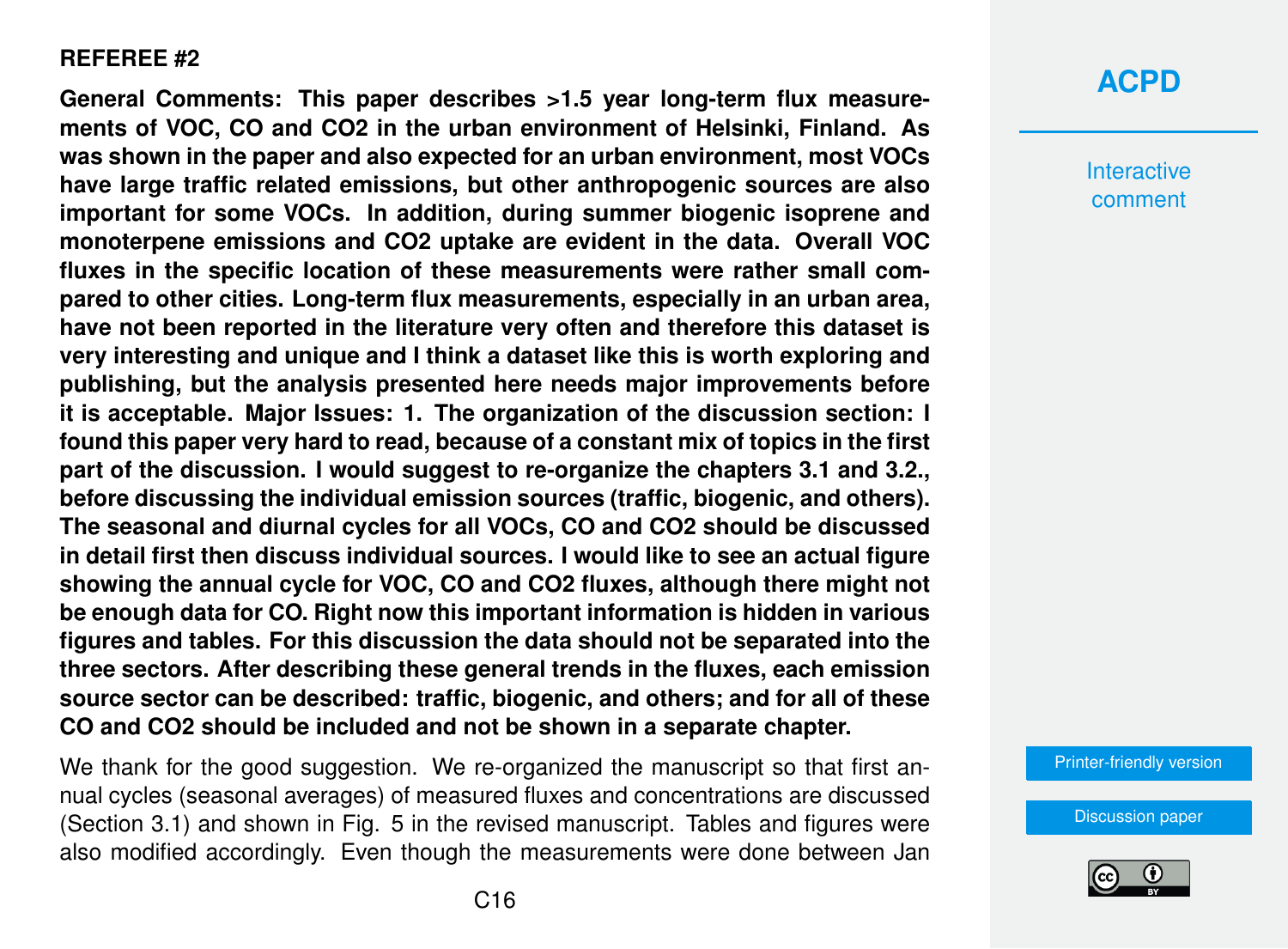2013 – Sep 2014, some months, mainly January, February and October were underrepresented in the data sets (less than 100 data points) and no good data from November and December was recorded at all. This was caused by long measurement gaps (Fig. 1 in the original manuscript). We believe that such a small amounts of data would not represent well the monthly averages, especially when taking to account the effect of the wind direction. For example, the wind did not blew from road sector almost at all in October, leading to really small fluxes of benzene, toluene and  $C_2$ -benzenes. Therefore, we decided to present seasonal cycles in the revised manuscript.

Unfortunately, CO-fluxes were only measured between April and May 2014, thus no annual cycles for CO is shown. However, the average CO-fluxes are still shown in Table 5. We also added a diurnal cycle of CO concentrations to the revised manuscript (Fig. 6).

**It would also be important to add the mixing ratios to the annual and diurnal cycles. From the paper as is, it is not possible to understand, if this is a heavily polluted location or not. I would assume that in the cold winter months, when the boundary layer is really low, mixing ratios could get rather high.**

We agree with this statement. The original manuscript contained only a basic mixing ratio statistics from the summer and the other months, but we expanded Table 3 in the revised manuscript to cover all four seasons. In addition, we added 95% quantiles which represent higher end of the measured concentrations. Furthermore, we added the diurnal median cycle for each compound and expanded discussion in Section 3.1.

However, we would like to avoid of analysing the concentrations in more detail for two reasons: First of all, the manuscript can easily become too long and its focus blurred if lot of concentration related material is added. We think that VOC concentrations are mostly driven by horizontal advection, not by the local emissions. Thus, these two components are difficult to analyse together. Secondly, the VOC concentrations (excluding alcohols) measured in Helsinki are already analysed in detail by Hellén et **[ACPD](http://www.atmos-chem-phys-discuss.net/)**

**Interactive** comment

[Printer-friendly version](http://www.atmos-chem-phys-discuss.net/acp-2015-1047/acp-2015-1047-AC1-print.pdf)

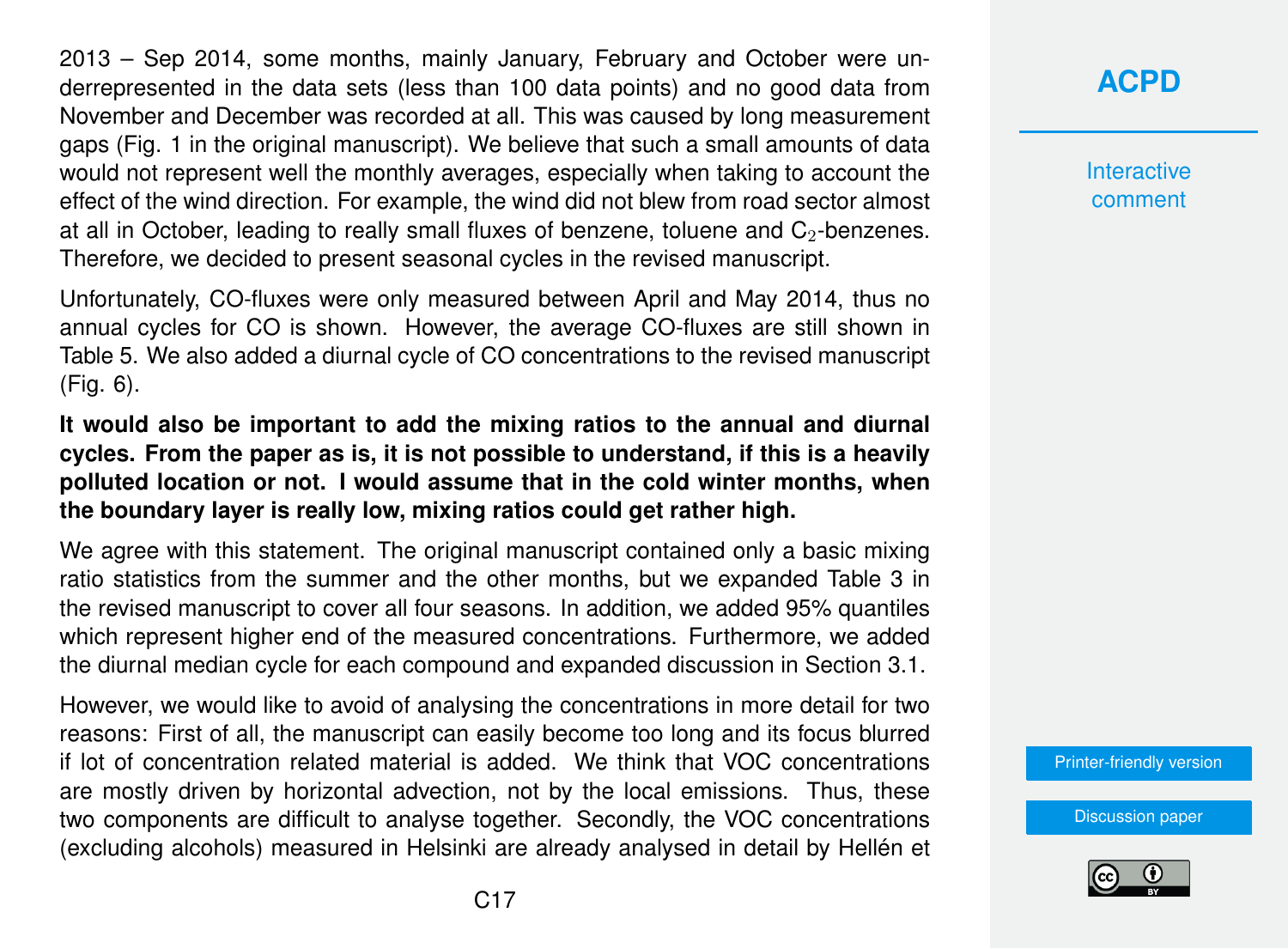al. (2003), (2006) and (2012).

We think that the pollution episodes with high mixing ratios were quite rare due to several reasons. First of all, Helsinki is rather small city and pollution emission are generally low. Secondly, the city is located by the sea, thus, totally calm situation when emissions could accumulate near the ground are somewhat uncommon. However, concentration of many compounds peaked during morning rush hour, probably as a result of traffic peak and relatively shallow boundary layer (revised manuscript, Fig. 6).

**The separation of the data into the three wind direction sectors looks like a good approach, when looking at the map and the potential emissions from those sectors, but the VOC flux data (Figure 3, 4 and 5) are actually very similar for each sector. The only substantial difference was found for CO and CO2 in Figure 6 and for the weekday/weekend plot in Figure 9, although that is mainly due to the traffic counts between weekday and weekend. The wind sector separation complicates the discussion in many places, but doesn't really add any information, so I think Figures 3, 4, 5, 9 and 10 should be simplified by using all the data. In addition, throughout the manuscript it becomes clear that even in the road sector substantial non-traffic related emissions are evident and in all three wind direction sectors multiple sources contribute to the VOC emissions. This makes a quantitative analysis and separation of sources very difficult and this should be acknowledged clearly in the manuscript.**

We agree with the referee that the differences between the sectors are not as clear as for CO and  $CO<sub>2</sub>$ . However, the sector separation has been used in former flux publications at the site (Vesala et al., 2008; Järvi et al., 2012, 2014). Thus, we would still like to keep the separation, at least from the point of the comparison to the previous studies. In addition, differences between the sectors were clear for acetonitrile and acetone, both having most significant source in the built sector. In addition, the fluxes from the road sector were significantly higher for methanol, acetaldehyde, isoprene, benzene and  $C_2$ -benzenes. Therefore, we partly disagree with the comment that no

### **[ACPD](http://www.atmos-chem-phys-discuss.net/)**

**Interactive** comment

[Printer-friendly version](http://www.atmos-chem-phys-discuss.net/acp-2015-1047/acp-2015-1047-AC1-print.pdf)

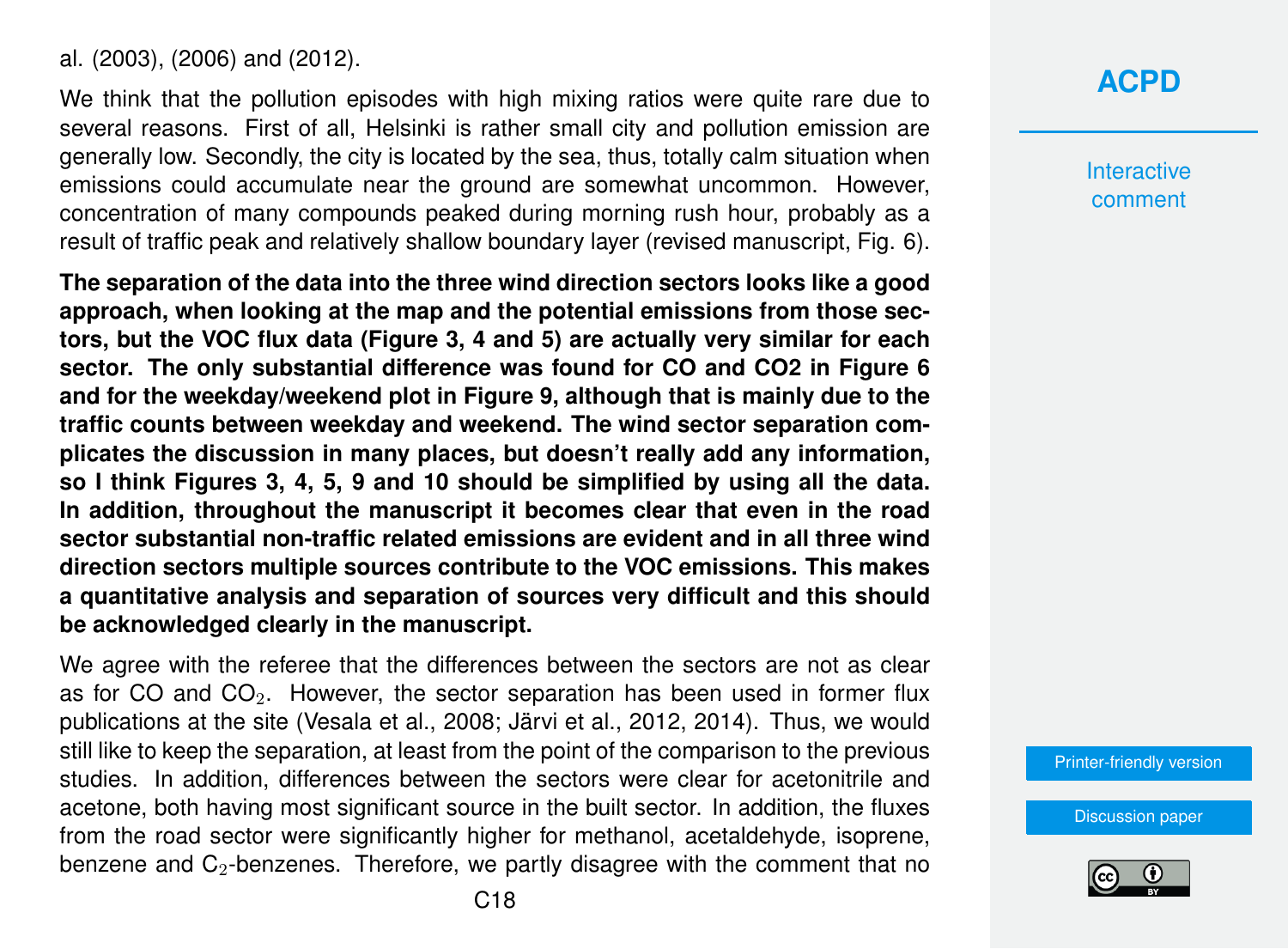differences between the sectors were found. However, we agree that diving the data to three sectors gives no additional information for Figs. 4, 5, 9 and 10. Thus, those figures were re-plotted without the separation in the revised manuscript (Figs. 4, 7, 8 and 12).

Based on a suggestion from Referee #1, we decided to do all calculations using a footprint analysis instead of the wind directions (see a response for Referee #1), thus minimizing the interaction between the sectors. As a result, the differences between the sectors are clearer in some cases.

We also think that the quantitative analysis of the sources is tricky and we clarified this in the text (Sections 3.2.1 and 3.3).

**For some VOCs an attempt for a quasi source apportionment was done in the paper. For example, on page 13 line 10-15, the monoterpene sources are summarized and biogenic contribution was assumed to be around 40%. This type of information is to me one of the most relevant results of this paper. Unfortunately this estimation of a source apportionment was only done for monoterpenes and OVOCs and it would be important to do this carefully for all the measured VOCs. If this is possible with the data, I would like to see something like a pie chart for each VOC or class of VOCs showing the traffic, biogenic and other anthropogenic contributions for summer and winter, which should then be presented as the main result of this paper.**

We agree that this kind of information would be very useful. We expanded the discussion about sources and made a Table (Table 6 in the revised manuscript) that shows different sources of OVOCs, terpenes and aromatic compounds in summer and winter. Estimating the contributions has its uncertainties and this was pointed out in the revised manuscript (Section 3.3).

**Specific comments: page 2 line 26: It would be really helpful to add the typical footprint to Figure 2. The discussion about the wind sector analysis would be**

**Interactive** comment

[Printer-friendly version](http://www.atmos-chem-phys-discuss.net/acp-2015-1047/acp-2015-1047-AC1-print.pdf)

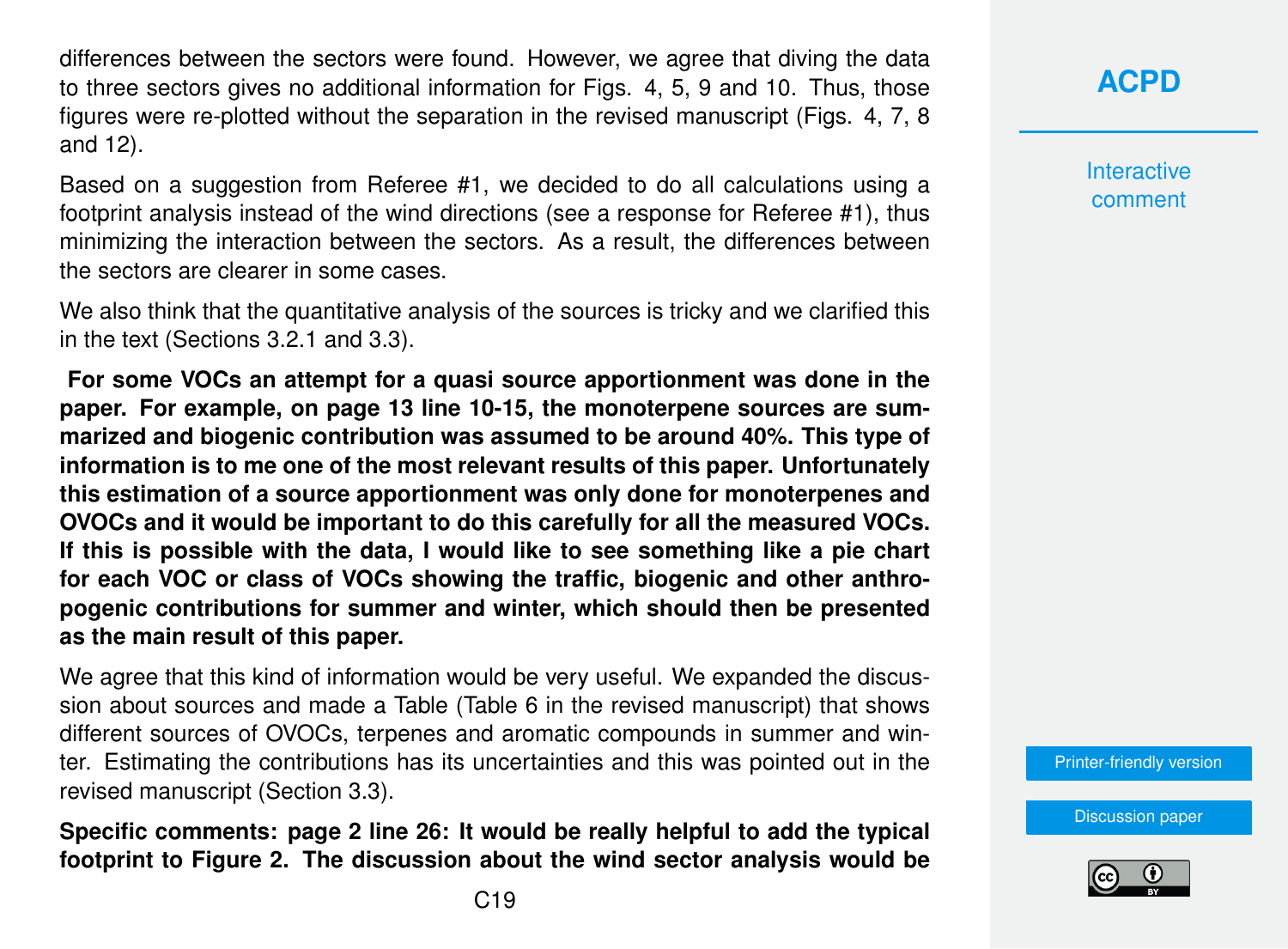#### **much easier to follow.**

We added the cumulative 80% footprint to the Figure 2. In addition, the picture was enlarged to cover the area of 2000  $\times$  2000 m instead of 1200  $\times$  1200 m. See also the response to Referee #1.

#### **page 3 line 7: I assume this is 0.5s per mass per measurement cycle of about 6s each?**

The measurement cycle was slightly higher, around 7 s, because switching between the masses took some time, as well as the basic measurements (m/z 21 and m/z 37). We clarified this in the text.

#### **page 3 line 8-9: Were there any other masses with significant signal or was most of the VOC signal captured by the masses used for the presented flux measurements. Please indicate other important masses.**

The additional masses were m/z 61, 71, 73, 75, 87, 99, 101, 113 and 117. Furthermore, some heavier masses than m/z 137 were measured but the data quality was really poor due to low sensitivity of the PTR-MS at higher masses. We think that the most important mass-to-charge ratios were already included to the flux measurement cycle.

**page 3 line 19-21: The PTR-MS instrument settings are described here, but the actual detection limits for the 0.5s measurements and the 20-30 min flux calculations are not given. Please add those, especially taking the issues with the instrument background measurements into account.**

The flux detection limits were added to the Table 4. See also the response for Referee #1. The detection limits of concentration measurement were added to the Table 2. We determined the detection limits from the zero air measurements of the calibrations, thus, the detection limits are shown only for the calibrated compounds. The determined values represent  $1.96\sigma$  detection limits for individual 0.5 s measurements.

# **[ACPD](http://www.atmos-chem-phys-discuss.net/)**

**Interactive** comment

[Printer-friendly version](http://www.atmos-chem-phys-discuss.net/acp-2015-1047/acp-2015-1047-AC1-print.pdf)

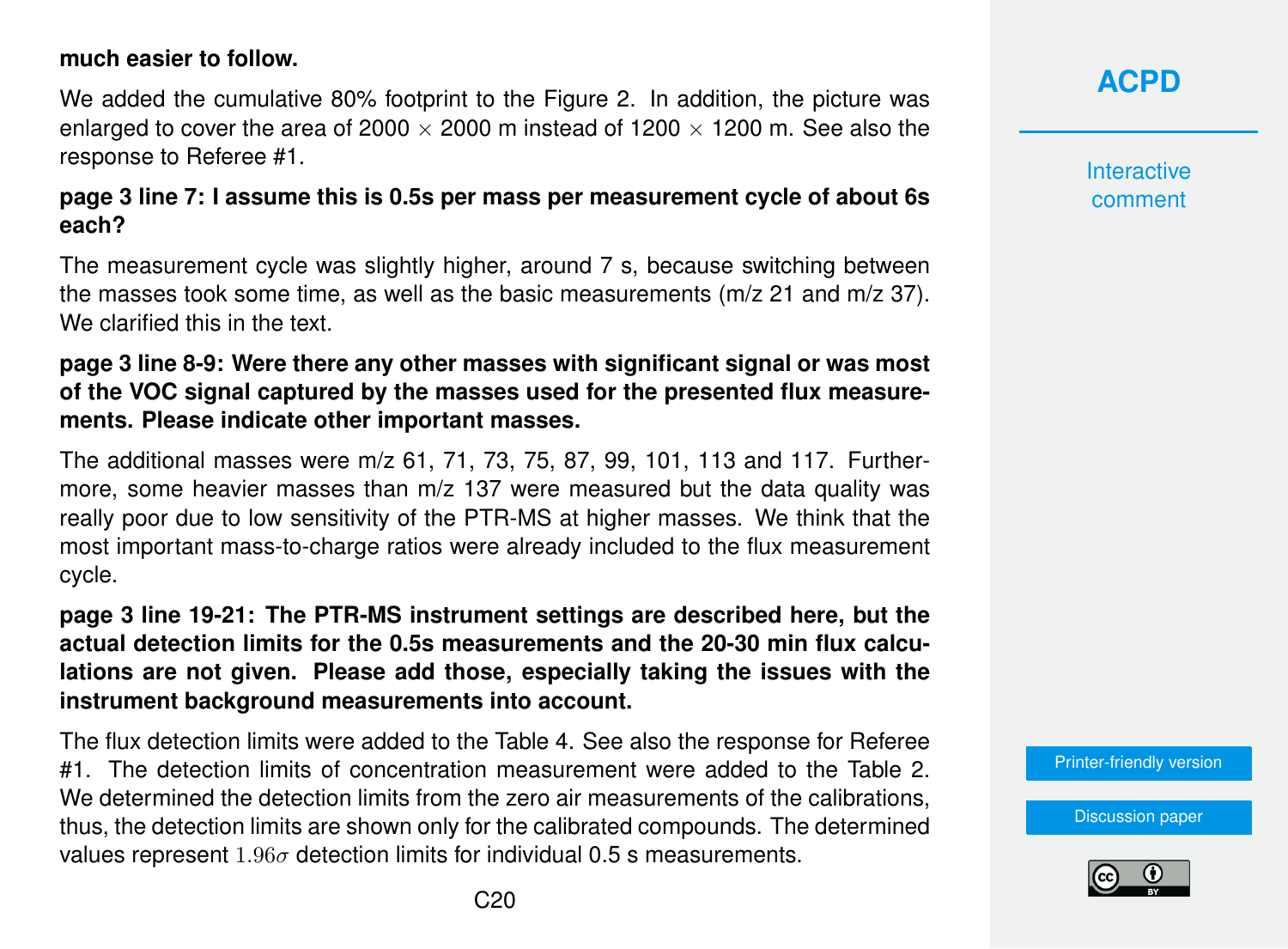### **page 3 line 24: What do you mean by "correct primary ion signal"? Is this mass discrimination corrected? Shouldn't the calibration be done at the same settings as the actual measurements and not with optimized SEM voltages?**

The calibrations were always done before a measurement period. Therefore, the SEM voltage was optimized (increased) before the calibration and the same value was used until the next calibration (and the measurement period). The sentence was reformulated.

#### **page 3 line 25: Does the zero air generator change the humidity? Background measurements at a different humidity can produce significant artifacts.**

No, we used the ambient air also for the zero air measurements and humidity should not have changed. The artifacts were observed for toluene only but the reason for this remained unknown. We clarified this in the text.

#### **page 3 line 31-32: How much does the uncertain zero air measurement add to the uncertainty, please be specific.**

This depends on the compound but the possible systematic errors were estimated to be small. The procedure affects individual hourly values but this kind of data is not presented in the manuscript. We included to the text a note that the effect was estimated to be negligible.

#### **page 4 line 9: Also for CO and CO2 measurements it would be good to add the precision and uncertainties.**

The random error and detection limit of CO were 0.23  $\mu$ g m $^{-2}$ s $^{-1}$  and 0.16  $\mu$ g m $^{-2}$ s $^{-1},$ respectively. The corresponding numbers for CO $_2$  were 0.05  $\mu$ g m $^{-2}$ s $^{-1}$  and 0.03  $\mu$ g  $m^{-2}s^{-1}$ , respectively. We added the missing information to the manuscript.

#### **page 4 line 16 and page 5 line 11: Why did you use different averaging times for CO and CO2 with 30 min compared to the VOCs with 45 min?**

**[ACPD](http://www.atmos-chem-phys-discuss.net/)**

**Interactive** comment

[Printer-friendly version](http://www.atmos-chem-phys-discuss.net/acp-2015-1047/acp-2015-1047-AC1-print.pdf)

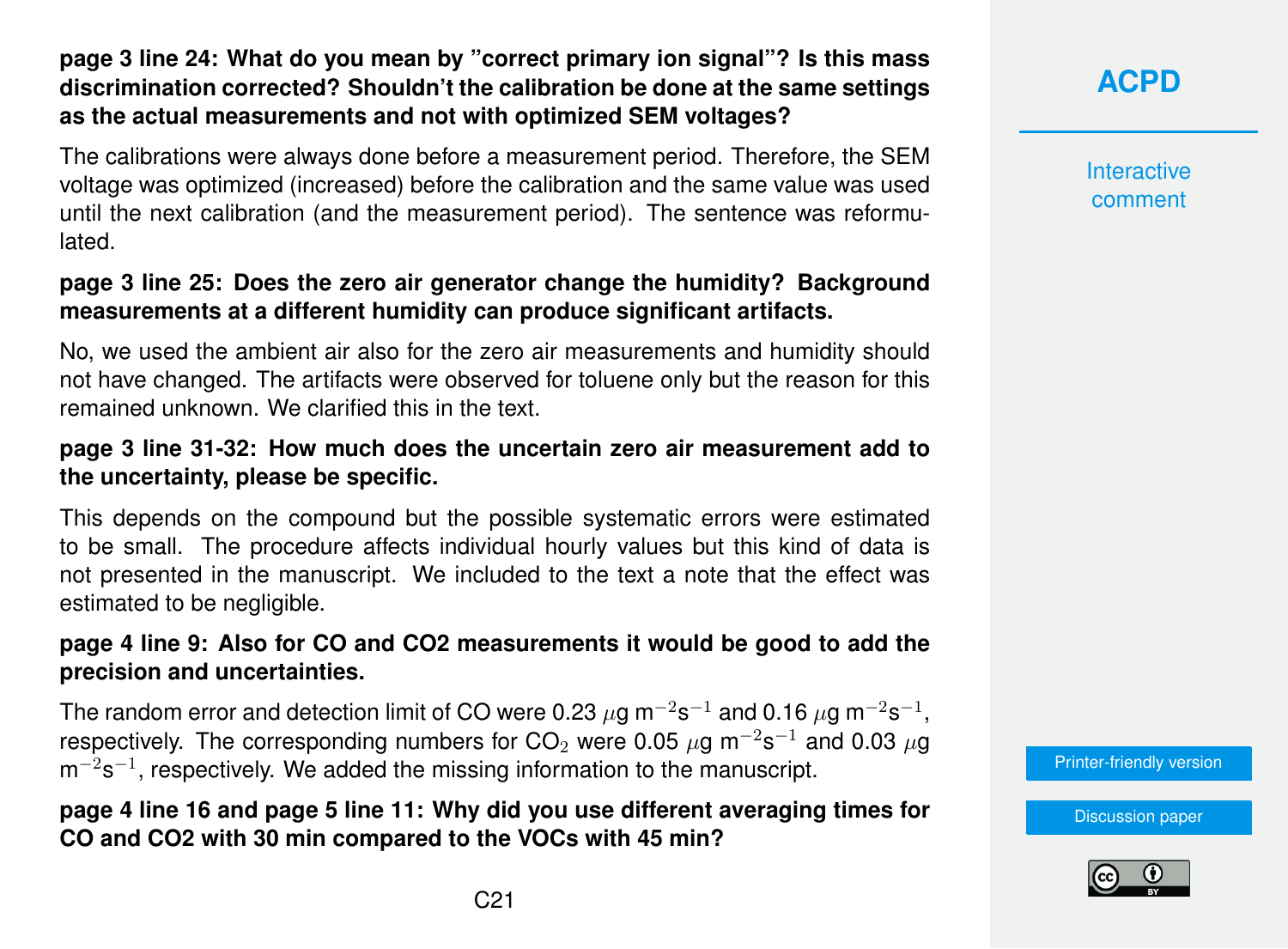For VOCs, we used 45 min averaging period to include more data for the flux calculations. This is crucial issue from the point of finding correct lag times. CO and  $CO<sub>2</sub>$  were measured properly with 10 Hz frequency, thus, there was no need for using longer 45 min intervals. Based on previous studied at the site the optimal flux calculation time for  $CO<sub>2</sub>$  has been found to be 30-minutes.

#### **page 5 line 13: Was there a reason not to use something like a time server synchronization program?**

We were not able to setup such a synchronization. Therefore we needed to do the time synchronization afterwards.

#### **page 5 line 14: Was m37 the highest flux, higher than methanol? Is that why m37 was used for the time lag calculation?**

Yes, the first water cluster showed generally highest  $-$  or better to say most clear  $$ cross covariance function peaks. However, the actual lag-times were calculated individually for each compound. The lag times of the water cluster were only used to handle the shift between the computer clocks (the anemometer and the PTR-MS).

#### **page 6 line 31: Are those data coverages for flux measurements or do those include the mixing ratio measurements?**

The data coverages are for flux measurements; mixing ratios have slightly higher coverages. We clarified this in the text.

#### **page 7 lines 8-14: There have been a few recent papers about oil and gas emissions using PTR-MS showing that m69 can also have a significant influence from cycloalkanes.**

We thank the referee for this statement. For example, part of the cyclohexane fragments to m/z 69. According to Hellén et al. (2006), the cyclohexane concentrations are around 0.10 ppbv in Helsinki during winter, thus, affecting partly also observed m/z 69 signal. We added this additional information to the text, Tables and Figures.

**[ACPD](http://www.atmos-chem-phys-discuss.net/)**

**Interactive** comment

[Printer-friendly version](http://www.atmos-chem-phys-discuss.net/acp-2015-1047/acp-2015-1047-AC1-print.pdf)

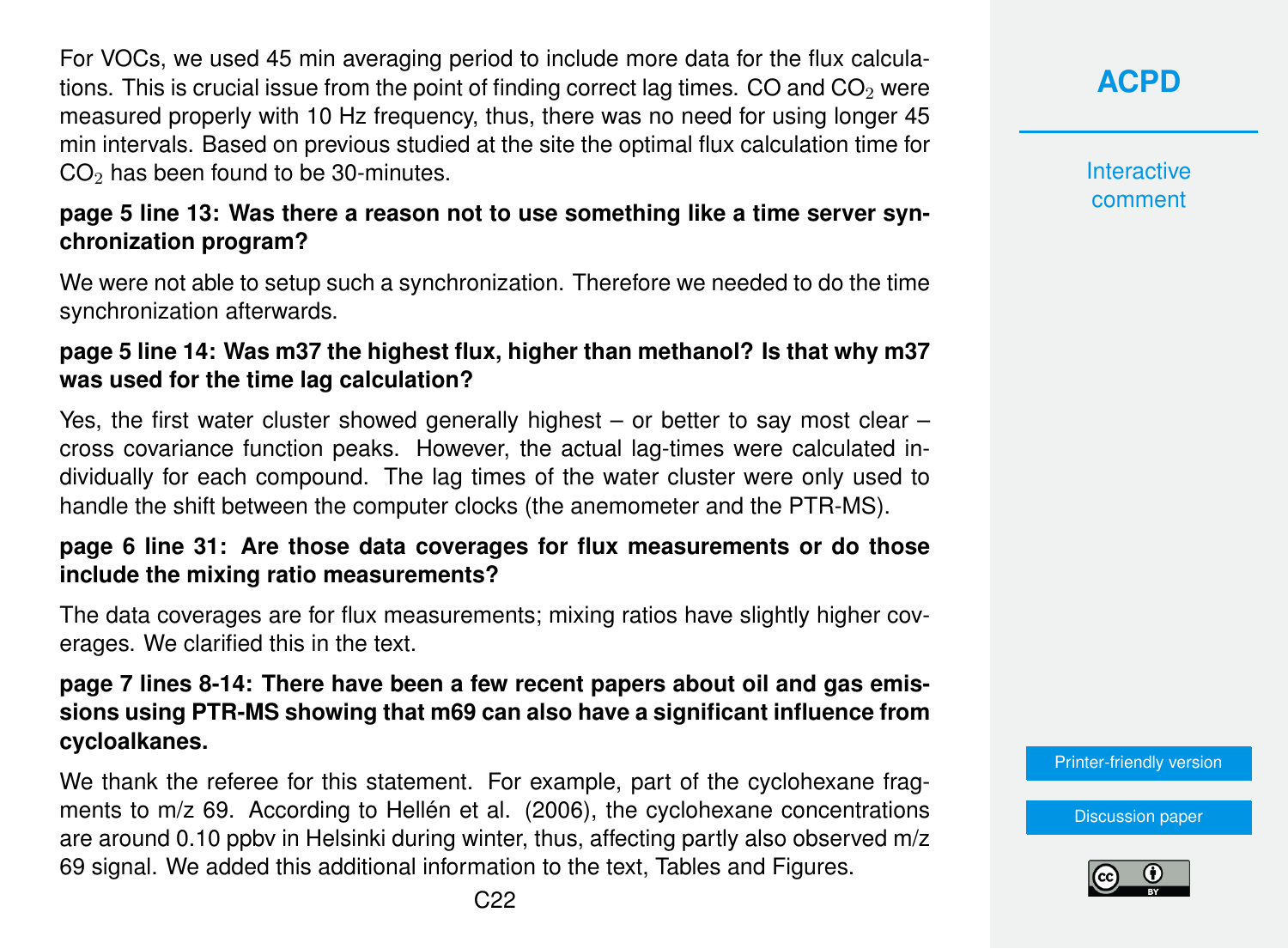#### **page 7 line 19: Are those anthropogenic monoterpene likely from the sector "solvents and other products" or more traffic related?**

We do not know. Hellén et al. (2012) speculated that monoterpenes could originate also from traffic but the possible processes are unknown. We think that traffic could be the most obvious solution as no industrial areas etc. are located nearby the station but this is hard to say. Part of the monoterpene emissions could originate at least from glass cleaner liquids. We expanded the discussion about anthropogenic sources of monoterpenes (3.2.3).

#### **page 7 line 33: Mention here that acetonitrile is often used as a tracer for biomass burning.**

We expanded the sentence to cover this information.

#### **page 8 line 6: Often biogenic inventories do not represent urban environments well, please explain where you get the E0,synth values for the measurement location from and what your confidence in this value is.**

We agree with this statement. Generally, the emission potential values are not necessary very useful in urban environment without having additional information about vegetation cover. Our purpose was only to show that the G93 algorithm works well for m/z 69 fluxes, thus, biogenic isoprene emissions have probably a major contribution to the measured flux at m/z 69 during summer. In addition, we wanted to show that (normalized) isoprene emissions are quite uniform in all wind directions.

After having comments related to this topic from Referee #1 as well, we decided to delete most of the isoprene analysis because the more detailed research would be impossible. However, the basic analysis was left into the manuscript, but we pointed out that the values are not representative for further use (e.g. for models).

**page 8 line 13: In Figure 3 it can be seen that acetonitrile and acetone seem to be emitted from the built sector. Could those be the result of solvent use at the** **[ACPD](http://www.atmos-chem-phys-discuss.net/)**

**Interactive** comment

[Printer-friendly version](http://www.atmos-chem-phys-discuss.net/acp-2015-1047/acp-2015-1047-AC1-print.pdf)

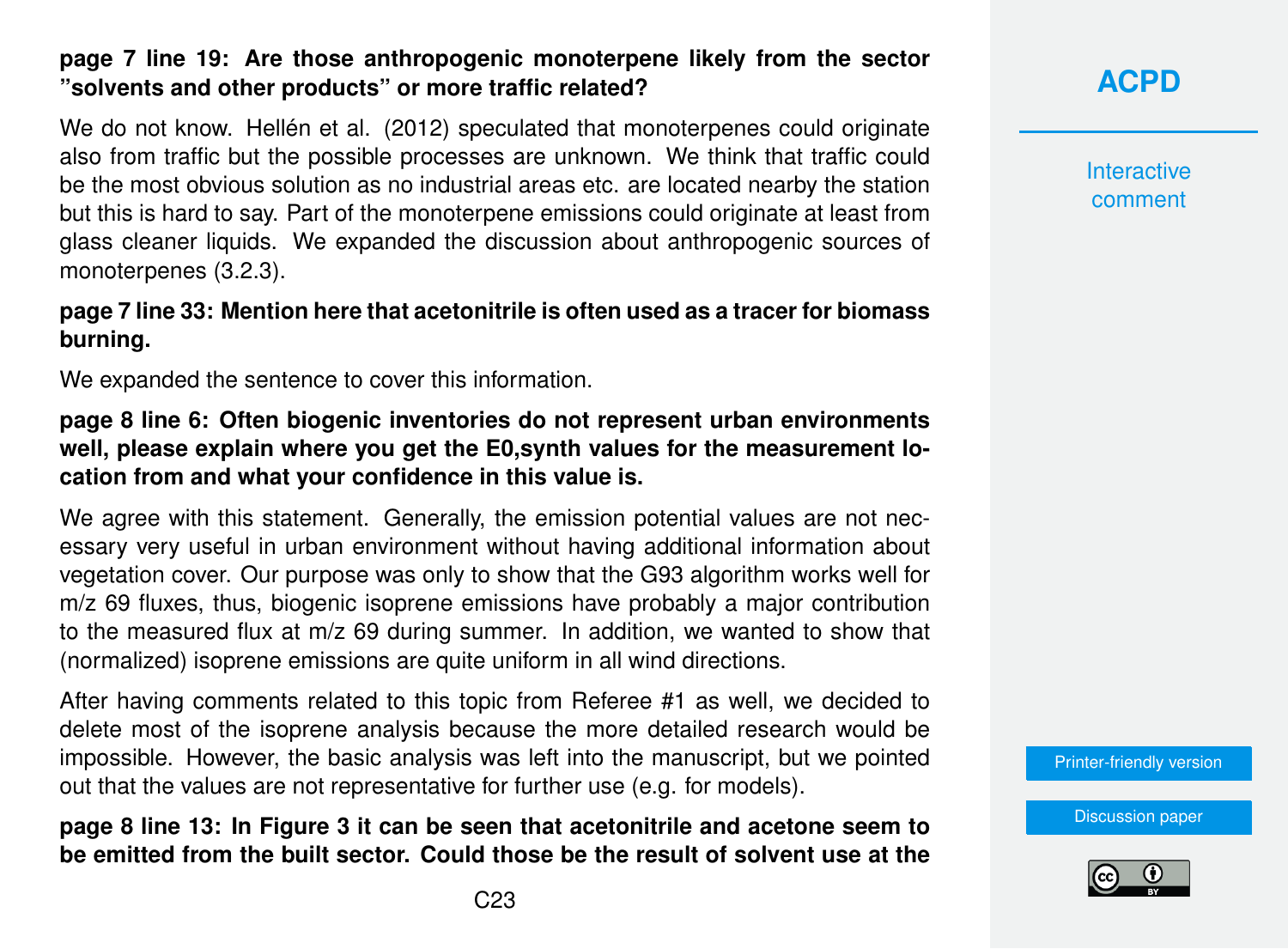#### **University buildings?**

Acetone is most probably coming from University buildings, especially from Chemistry Department. This is shortly discussed in page 13, lines 16–19 (original manuscript). Acetonitrile could also originate from similar sources and we added this speculation into the text (Section 3.2.3).

**page 8 line 26: The annual trend in the concentration of the aromatics will also strongly depend on the boundary layer height. Atmospheric background mixing ratios of benzene are much higher in winter in the northern hemisphere with over 100ppt, but local enhancements in an urban area are probably more driven by the boundary layer height than lifetimes. Again it would be very helpful to look at annual and diurnal cycles of mixing ratios in detail as well.**

This is true and local sources affect on diurnal trends of concentrations. Boundary layer heights do also have an effect and we discuss more about the topic in the revised manuscript (Section 3.1). We added also more discussion about annual and diurnal trends.

**page 9 line 19-23: I think it is problematic to compare CO/CO2 ratios with other studies without taking the strong decreasing trend of CO into account. Over the past decade(s) CO and VOCs have decreased by several percent every year. The discussion should take this trend into account. Also, there are other sources of CO in a city compared to cars driving in a tunnel, e.g cold starts, (as mentioned in the text), domestic burning and other residential and commercial combustion sources. I would therefore delete the comparison with the tunnel study and look at other papers that show CO/CO2 enhancement ratios.**

As suggested, we deleted the tunnel study section. Besides, a study from Harrison et al. (2012) was compared with our results. We also mention that CO emissions from traffic have had a decreasing temporal trend which may explain partly the differences between our study and Famulari et al. (2010). See also the response for Referee #1.

**Interactive** comment

[Printer-friendly version](http://www.atmos-chem-phys-discuss.net/acp-2015-1047/acp-2015-1047-AC1-print.pdf)

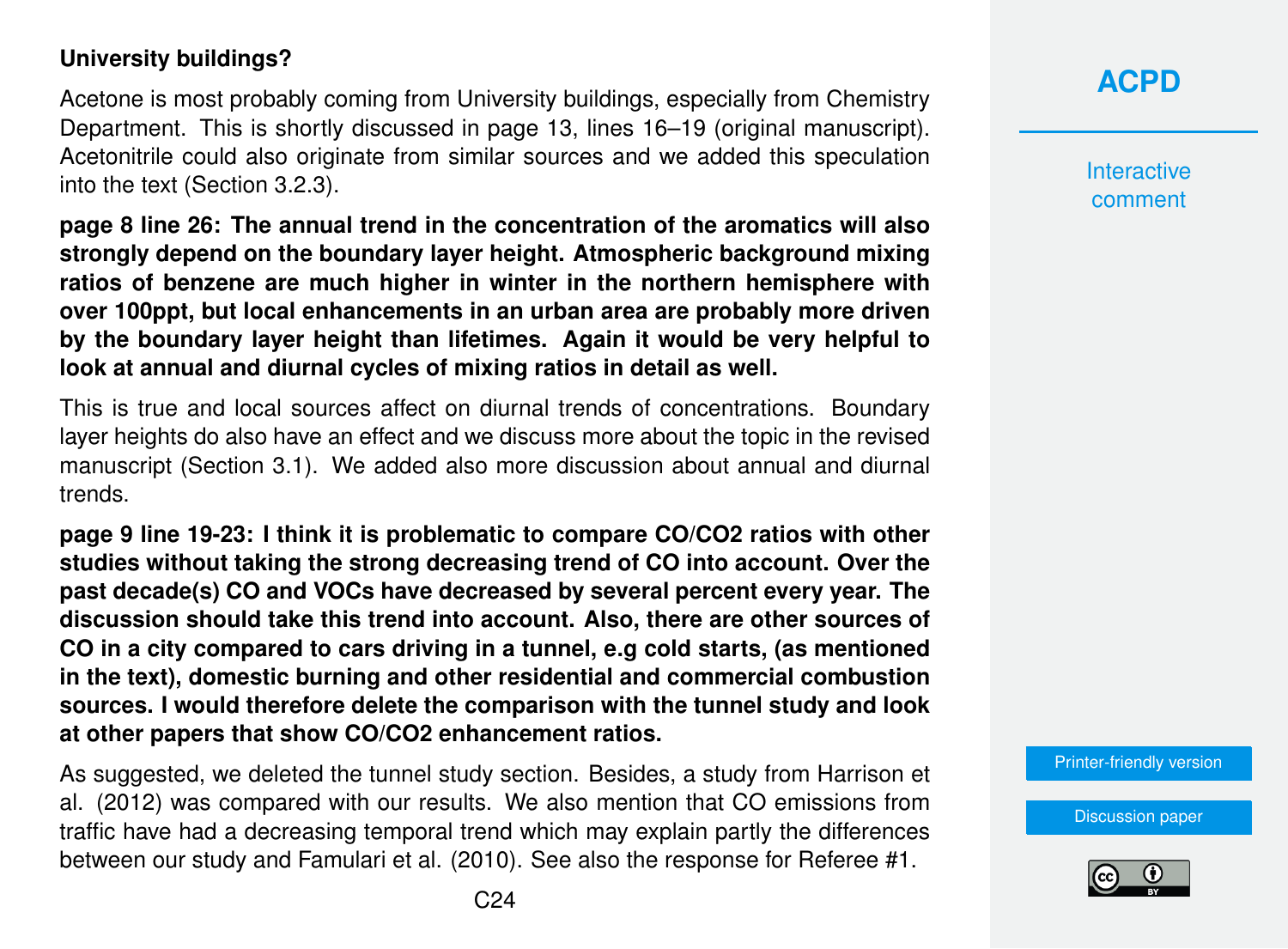**page 9 lines 24-31: I agree that cold starts are likely an important source of CO and VOCs in the built sector, but I am wondering if the high CO and aromatics emissions in the afternoon could also be explained by domestic burning. Acetonitrile is generally used as a tracer for biomass burning, but it is not a good tracer for domestic burning, because N emissions are generally smaller from wood than foliage burning (e.g. Yokelson et al ACP 2014). So the lack of acetonitrile fluxes by itself is not a reason to discard domestic burning as a major source of CO and VOCs in winter. The domestic burning should have a strong annual cycle. I am not sure, if without the annual cycle measurement of CO, there is enough evidence to look for this source here.**

This might be a good explanation and was added to the text (Section 3.2). Unfortunately, CO-fluxes were measured during two months only, thus, studying annual cycles was not possible. Domestic burning near the site is probably more related to warming Saunas and using fireplaces. Most of the houses in Helsinki and within the flux source area are warmed by district heating, thus, these emissions from residences do not necessarily have the annual cycle.

#### **page 10 line 9: Why did you choose Sep-May and not Dec-Feb? Shouldn't that give you a better contrast?**

The original plan was to divide the data to two classes due to a better statistics. However, as both Referees suggested, we divided the data into four classes according to the seasons to have better contrast between colder and warmer periods. The text and some results (e.g. related to biogenic contribution) were modified accordingly. See also the response for Referee #1.

**page 10 line 15: I don't know about the fuels in Finland, but methanol, acetaldehyde and acetone are usually not ingredients of gasoline. In many places, especially the USA and Brazil, gasoline contains a lot of ethanol, but usually no other oxygenated VOCs.**

# **[ACPD](http://www.atmos-chem-phys-discuss.net/)**

**Interactive** comment

[Printer-friendly version](http://www.atmos-chem-phys-discuss.net/acp-2015-1047/acp-2015-1047-AC1-print.pdf)

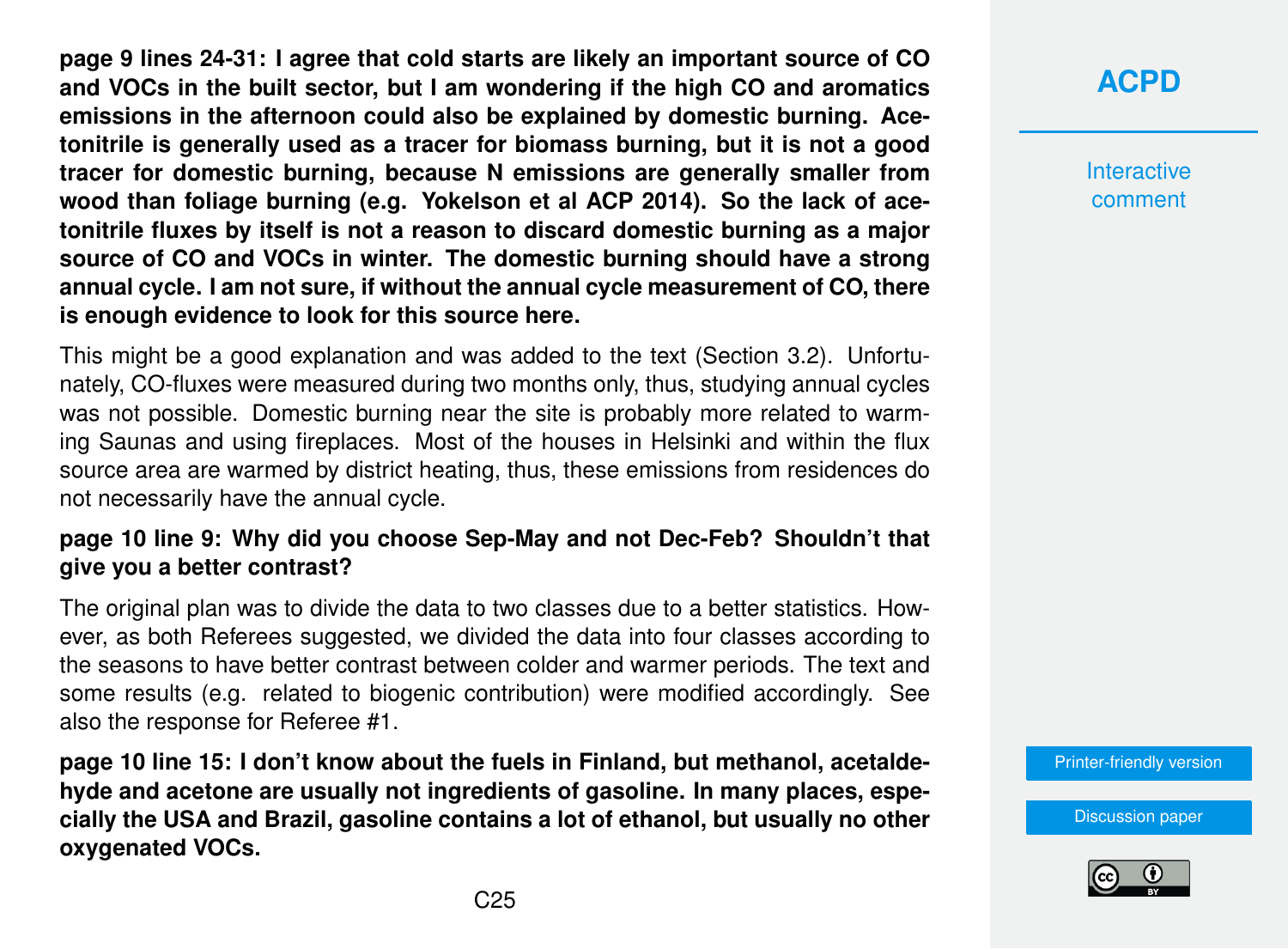In Finland, a popular 95E10 contains ethanol  $(< 10\%)$  and methanol  $(< 3\%)$ . Of course, this does not mean necessarily traffic related methanol emissions but they might be possible. According to Caplain et al. (2006), acetone and acetaldehyde have also tail pipe emissions.

We added more discussion about the topic to the revised manuscript (Section 3.2.1).

**page 10 lines 25-28: It is probably correct that in the road sector most aromatics are from traffic, but in general toluene and to a lesser extend C2-aromatics have large non traffic related sources such as solvents, paints and paint thinners. This should be mentioned here.**

We agree with this statement and added discussion about additional sources to the text. We believe that those additional sources should have only a relatively minor effect on fluxes in the road sector but of course they might be more important in the built sector. See also the comment from Editor and our response.

**page 11 line 9: The total traffic related flux of aromatics is calculated here and with this the fraction of the traffic to total aromatics flux can be estimated. As I mentioned earlier, this would be a very important result. Is the error of 1.2+/-0.2 g/m2/yr correct? Looking at the error estimate in the equation two lines above, this seems low?**

The error analysis was based on the uncertainty estimates of the slope  $(29 \pm 5...)$ between the fluxes and the traffic rates, i.e. we assumed that the intercept described non-traffic sources and its uncertainty estimate was excluded from the calculations. The error estimate is correct but on the other hand, it excludes possible systematic errors, such as calibration or possible errors of the traffic counts. We clarified this in the text.

**page 11 line 15: This is the only time Figure 9 is mentioned in this section of the text and is only briefly mentioned later on. Either this figure needs to be** **[ACPD](http://www.atmos-chem-phys-discuss.net/)**

**Interactive** comment

[Printer-friendly version](http://www.atmos-chem-phys-discuss.net/acp-2015-1047/acp-2015-1047-AC1-print.pdf)

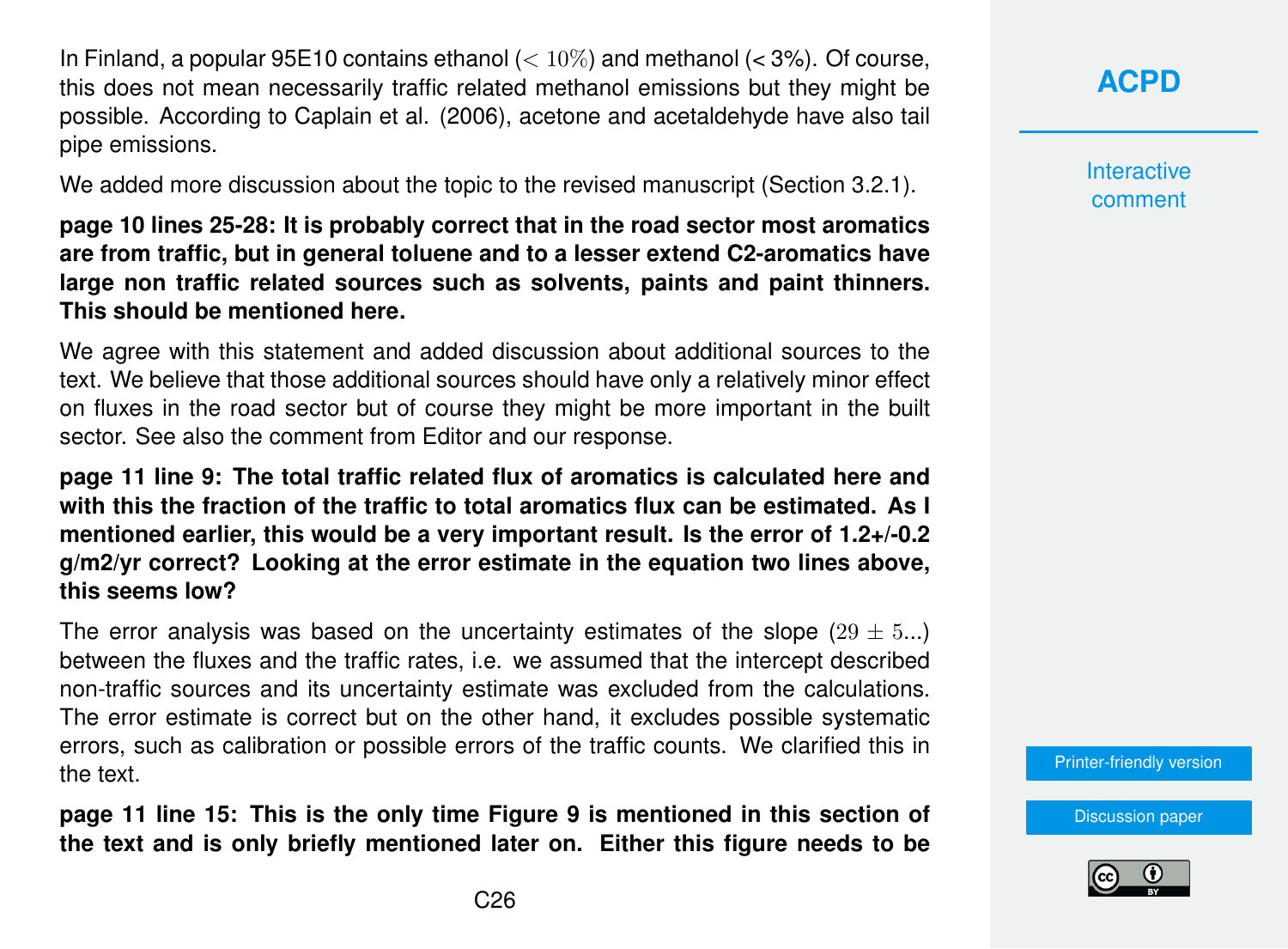#### **explained better or deleted.**

We agree. We simplified the figure and added more discussion about it into the text (Section 3.1).

**page 11 lines 20-28: It is clear that even in the road sector other sources besides traffic are strongly contributing to the VOC emissions, which can be seen in all the low correlation coefficients given in this paragraph. This would be a good place to mention the difficulty in the source apportionment again.**

This is true and we expanded the discussion about the difficulties in the revised manuscript (Section 3.2.1). However, low correlations do not necessarily mean that also other sources than traffic have major contribution on – for example – aromatic fluxes. Flux measurements were just quite noisy for many compounds, decreasing also correlations.

#### **page 11 lines 29-34: Here I am wondering again, if cycloalkanes are contributing to the signal on mass 69.**

This is totally possible, at least cyclohexane might contribute to the measured concentrations at m/z 69. We are not sure whether cycloalkanes contribute also to the measured flux at m/z 69 or not. Nevertheless, we mention cycloalkanes in the text and Table 2 in the revised manuscript.

**page 12 line 21: The isoprene emissions, at least for the road and vegetation sectors, are of the same magnitude, but the CO2 emissions look very different. There is a very clear signature of CO2 uptake in the vegetation sector, and therefore one would expect to have similar CO2 uptake in the road sector and as a result the anthropogenic CO2 flux is underestimated. Is this effect taken into account in this manuscript? Can this be used to estimate the flux and be compared to the Jaervi et al 2012 paper?**

Carbon dioxide emissions from the vegetation sector are relatively low, thus, the net

**Interactive** comment

[Printer-friendly version](http://www.atmos-chem-phys-discuss.net/acp-2015-1047/acp-2015-1047-AC1-print.pdf)

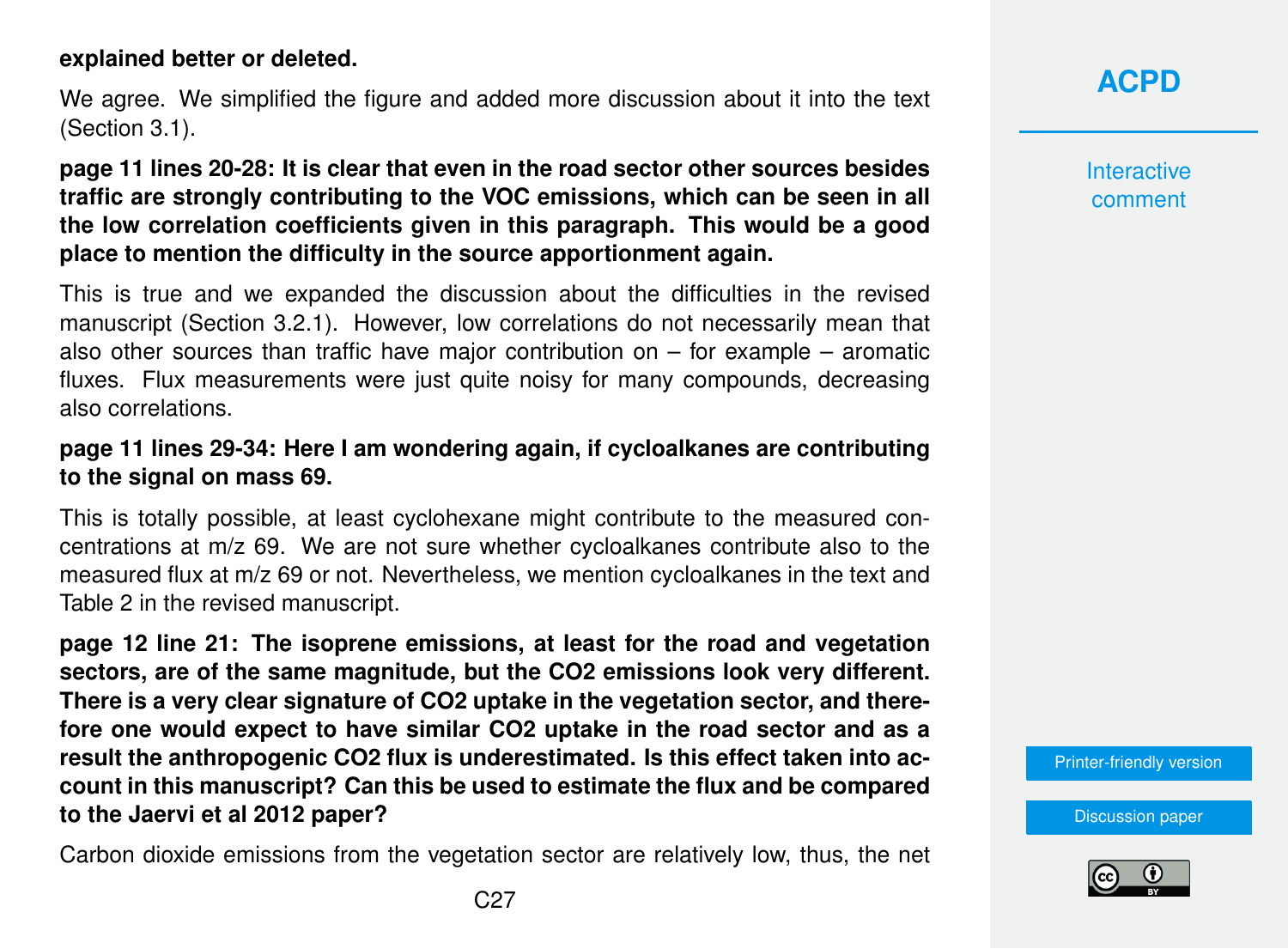carbon uptake becomes visible during summer. In the road sector, this kind of behaviour cannot be seen as the  $CO<sub>2</sub>$  emissions from traffic dominate the net exchange during all seasons.

Järvi et al. (2012) took the possible  $CO<sub>2</sub>$  uptake to account by using  $CO<sub>2</sub>$  flux data from snow covering season only. However, in this study – for example in Fig.  $6 -$  the  $CO<sub>2</sub>$  uptake was not taking to account as it would be very tricky. However, the possible uptake by the vegetation is mentioned in the revised manuscript.

**page 13 lines 14-15 and page 13 lines 26-27: It is not clear to me, how these contributions are actually calculated, the biogenic monoterpene contribution and the non-traffic related contributions of anthropogenic VOCs. As I mentioned earlier, this is one of the more important results and it should be explained in detail how these contributions or "source attribution" is calculated.**

In the original manuscript, the average fluxes from September–May were compared with the average fluxes from June–August. However, as we present seasonal cycles instead of two periods only in the revised manuscript, that comparison would not make sense anymore. Therefore, we decided to determine the biogenic contribution by comparing the fluxes in the range of  $T < 10^{\circ}$ C with the average fluxes from summer. We could have also compared the average winter fluxes with the average summer fluxes. However, the statistics was better with the temperature criteria.

The new procedure increased the biogenic contribution (for methanol:  $25\% \rightarrow 40\%$ ) but the estimate should be now more accurate and also more clear for the reader. See also the responses for Referee #1.

**page 14 lines 1-8: I agree that acetonitrile from the built sector is likely from solvent use in the chemistry buildings, but again domestic burning cannot be well characterized using acetonitrile due to the low emission rate from domestic burning.**

**[ACPD](http://www.atmos-chem-phys-discuss.net/)**

**Interactive** comment

[Printer-friendly version](http://www.atmos-chem-phys-discuss.net/acp-2015-1047/acp-2015-1047-AC1-print.pdf)

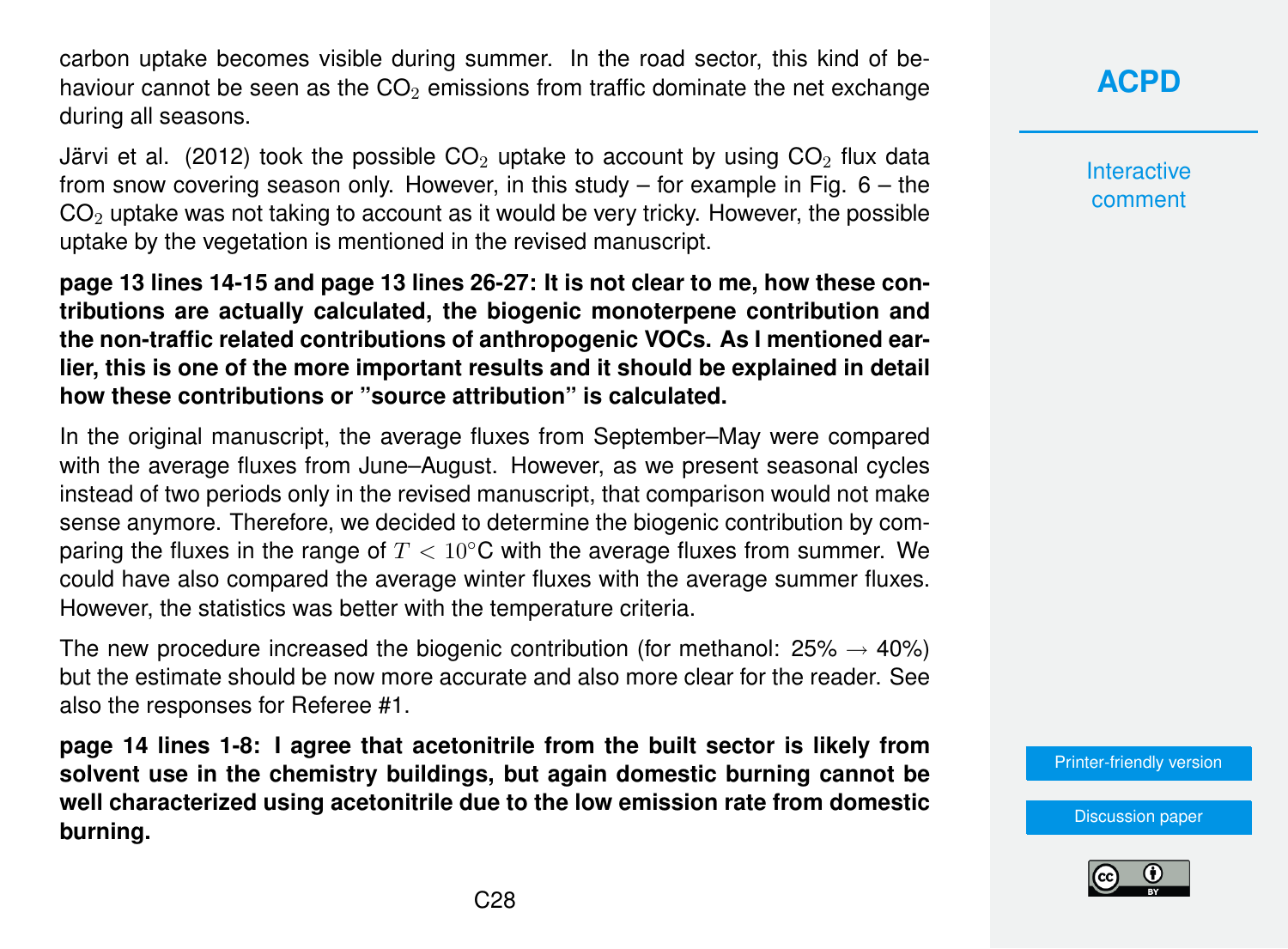This is a good statement and was added to the text (Section 3.2.3).

### **Figure 2: please label the sectors and add typical footprints.**

We labelled the sectors and added the cumulative 80% footprint.

### **Figure 3, 6 and 9: a label would make the figures much easier to look at.**

Labels were added to Figs. 3, 6 and 9 (Figs. 3, 4 and 9 in the revised manuscript).

### **Figure 7: It would be worth showing the other sectors for comparison.**

We added CO-CO<sub>2</sub> comparisons from other sectors as well (Fig. 9). However, comparison to traffic counts is possible for road sector only because in other directions the nearest roads were more far away and traffic counts were not counted for those directions.

#### **Technical Comment: There are so many small grammatical errors everywhere in the manuscript, mainly missing articles and prepositions, that I can not list them all here. I would suggest an additional proofreading.**

The revised manuscript was carefully proofread.

References

Caplain, I., Cazier, F., Nouali, H., Mercier, A., Déchaux, J.-C., Nollet, V., Joumard, R., André, J.-M., and Vidon, R.: Emissions of unregulated pollutants from European gasoline and diesel passenger cars, Atmospheric Environment, 40, 5954–5966, 2006.

Famulari, D., Nemitz, E., Marco, C. D., Phillips, G. J., Thomas, R., House, E., and Fowler, D.: Eddy-covariance measurements of nitrous oxide fluxes above a city, Agricultural and Forest Meteorology, 150, 786–793, 2010.

Hellén, H., Hakola, H., and Laurila, T.: Determination of source contributions of NMHCs in Helsinki (60◦N, 25◦E) using chemical mass balance and the Unmix multivariate receptor models, Atmospheric Environment, 37, 1413–1424, 2003.

**[ACPD](http://www.atmos-chem-phys-discuss.net/)**

**Interactive** comment

[Printer-friendly version](http://www.atmos-chem-phys-discuss.net/acp-2015-1047/acp-2015-1047-AC1-print.pdf)